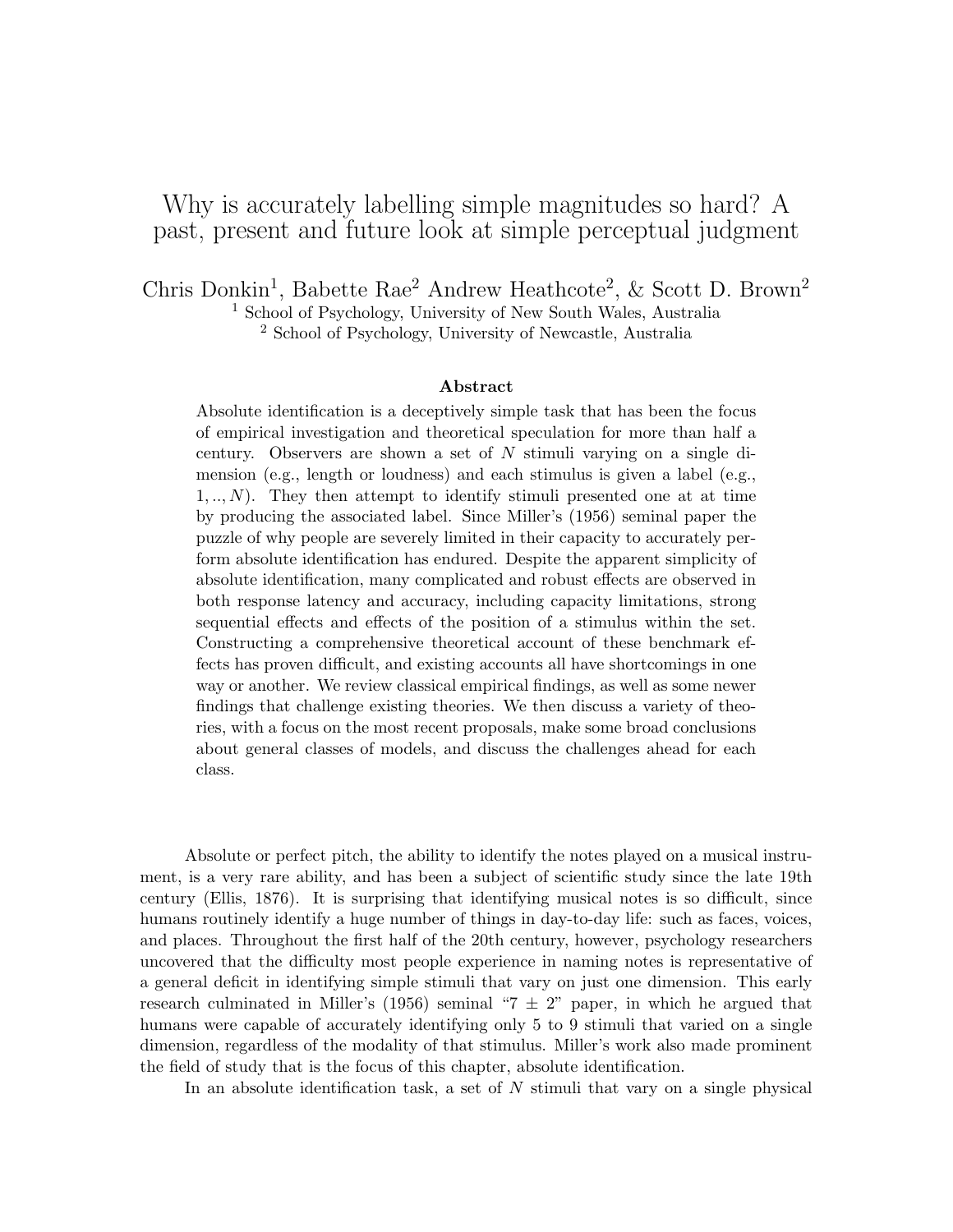dimension are assigned a set of labels (usually the numbers 1 through  $N$ ). On any given trial, participants are presented with one stimulus and asked to produce the corresponding label. For example, absolute pitch is a version of absolute identification in which the stimuli are tones varying in frequency and the labels are the musical note names  $A#$ , C, and so on. Other common versions of absolute identification use lines varying in length, or pure tones varying in loudness.

Since Miller's (1956) work, studies of absolute identification using a variety of stimulus dimensions and perceptual modalities have revealed an intricate pattern of phenomena behind this puzzling limitation in human ability. The complexity of the behavior elicited by such a seemingly simple task has ensured the enduring interest of the area, for example as summarized by Shiffrin and Nosofsky (1994). Absolute identification has also been of interest because of its links to other key areas of psychology, such as categorization – absolute identification is just categorization with one item per category (Nosofsky, 1986, 1997), and magnitude production – the reverse of absolute identification: given a label, participants try to produce the stimulus (De Carlo & Cross, 1990; Zotov, Jones, & Mewhort, 2011). More tantalizing is the suggested link between absolute identification and basic short term memory research. As Miller pointed out, both paradigms focus on memory, and share the same severe performance limit  $(7 \pm 2)$ , suggesting a common, and deep-seated, cognitive mechanism (this is also suggested by recently identified links in the sequential effects between short term memory and absolute identification - Malmberg & Annis, 2012).

This extensive study of absolute identification has yielded a wide range of robust benchmark phenomena not only in terms of the accuracy of responses but also in dynamic aspects, such as the time to make responses and the effect of previous responses on subsequent responses. Such a richness of data makes absolute identification a difficult challenge for cognitive modeling. We begin this chapter by giving a overview of the benchmark phenomena. These classical benchmarks focus on response accuracy. We then summarize key theoretical approaches that have been applied to absolute identification and describe how the latest models within these approaches have expanded their explanatory reach to response time (RT) as well as accuracy. We finish by discussing some of the recent, and ongoing, issues in the field.

# Benchmark Phenomena

## Capacity Limitations

Early in the history of absolute identification researchers were particularly intrigued by the difficulty of the task. A common method of assessing performance limits was to increase the size of the stimulus set, beginning with just two stimuli, and observe classification accuracy. Perfectly accurate performance usually failed after as few as five items. Initially, this result was demonstrated in experiments where the range of the stimulus set is held constant. Figure 1 demonstrates the severe nature of the capacity limitation using data from Pollack (1952) and Garner (1953). One might think that increasing the stimulus range would facilitate performance, but surprisingly the severe limit of  $7 \pm 2$  persists even when the range of stimuli is increased dramatically. In fact, once adjacent stimuli are perceptually discriminable (i.e. the spacing between stimuli is well above the just noticeable difference), further increases to the range effectively have no influence on performance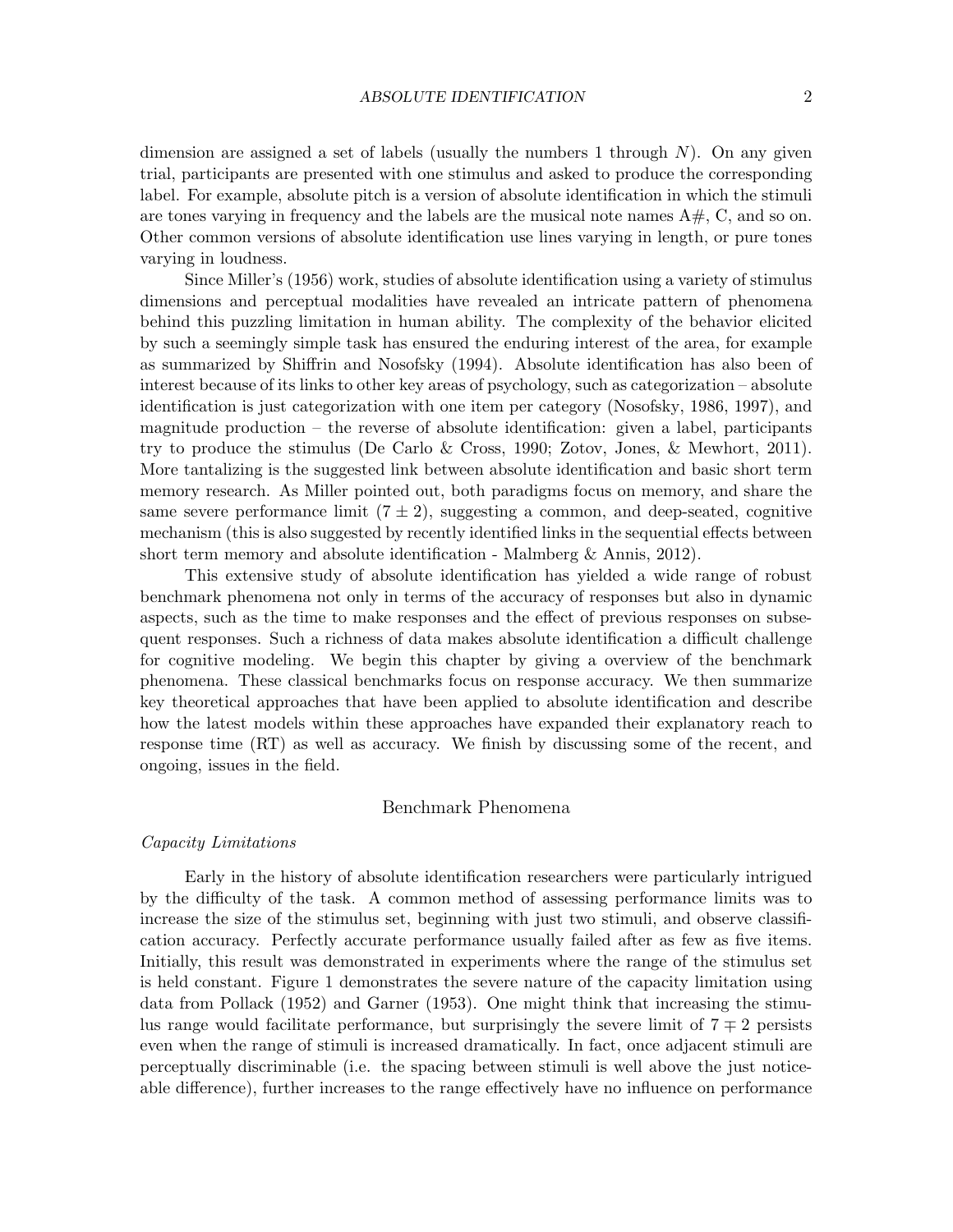

Figure 1. Performance, in terms of information transmitted, as a function of the number of stimuli used in the experiment. The data are taken from two experiments in which severe limits on performance were observed, reported by Pollack  $(1952)$  and Garner  $(1953)$ . Note that k bits transmitted corresponds to the perfect identification of  $2^k$  stimuli. Reproduced from Figure 1, Stewart, Brown and Chater (2005).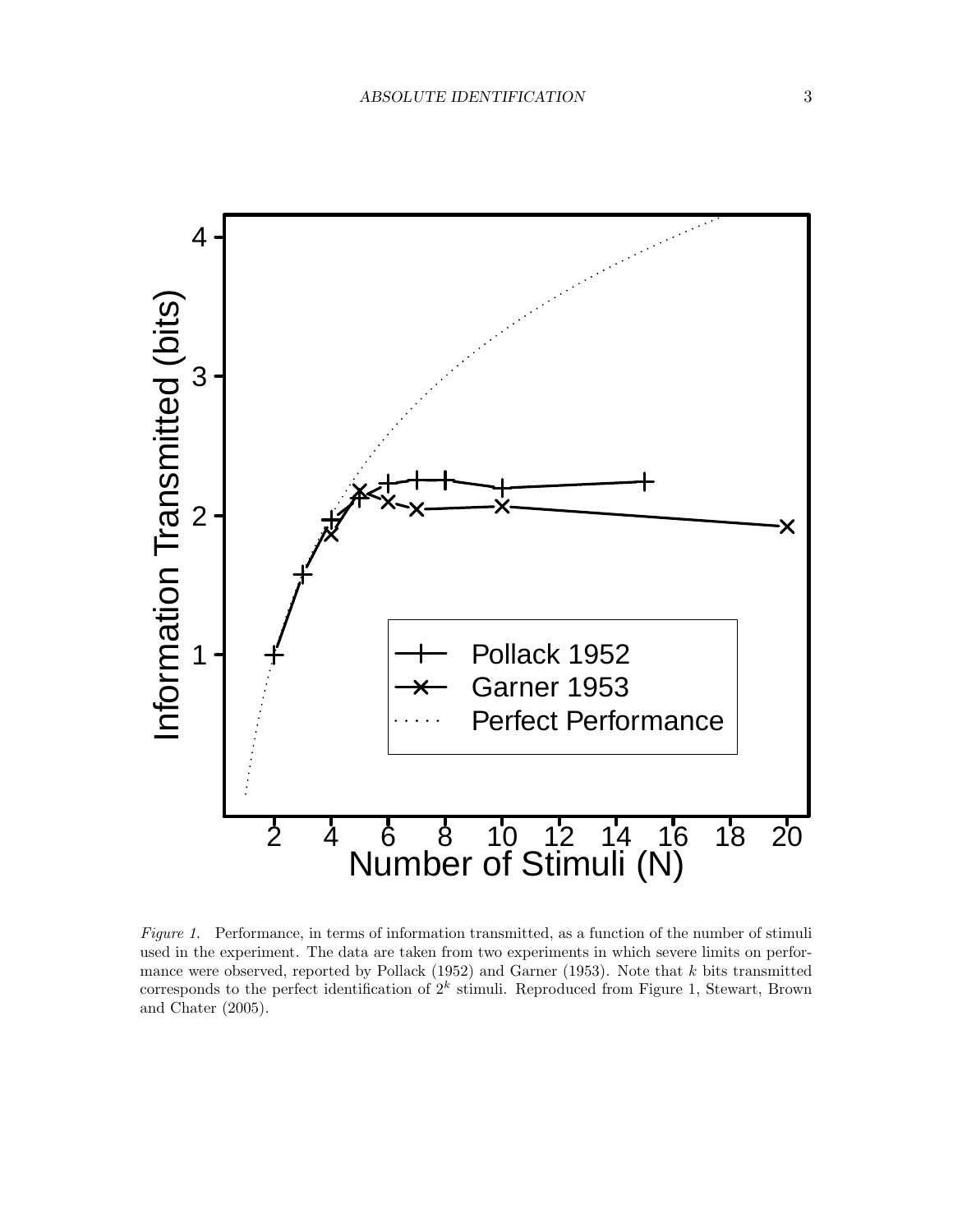(Braida & Durlach, 1972).

A stimulus set can be characterized by the number of bits of information necessary to classify its members. Perfect classification of two stimuli requires 1 bit of information, four stimuli require 2 bits of information, and in general N stimuli require  $log_2 N$  bits of information. In a review of 25 studies using a wide variety of stimuli including frequency and intensity of tones, taste, hue of colours, and magnitude of lines and areas, Stewart, Brown and Chater (2005) found the mean information limit was 2.48 bits. Figure 1 shows how increasing the number of stimuli increases the amount of information required for perfect classification. As illustrated, classification performance falls below the information required for perfect classification as the number of stimuli increases beyond four, and asymptotes not much above two bits. Hence accuracy becomes progressively worse as set size increases above 4.

Historically, it has been found that the capacity limitation is remarkably resistant to practice. For example, Garner's (1953) participants performed around 12,000 identification trials with tones of different loudnesses<sup>1</sup>, yet at the end of the experiment they were still limited to identifying the equivalent of just four stimuli correctly. Weber, Green, and Luce (1977) also had participants complete 12,000 trials identifying just six tones varying in loudness and found an improvement in response accuracy of just 6%. Final performance for these participants was well below ceiling, despite there being extensive practice, monetary incentives, and only six tones. Hartman's (1954) participants practiced for 8 weeks, and although they demonstrated substantial improvement, they still could only perfectly identify five stimuli - well within Miller's limit. Such results have established what has subsequently been treated as a truism about absolute identification: there is a severe limitation in human ability to identify unidimensional stimuli, and this limit is unaffected by practice. However, recent results suggest that practice is not always ineffectual, at least for some stimulus dimensions; we will return to this issue later.

## Bow Effects

The bow effect is one of the most robust results in absolute identification tasks (Kent & Lamberts, 2005; Pollack, 1953; Weber et al., 1977). As shown in Figure 2, response accuracy follows a U-shape when it is plotted as a function of stimulus position. That is, in any set of to-be-identified stimuli, the smaller and larger stimuli are better identified than items in the middle of the stimulus range. This effect is particularly interesting because it is independent of the absolute size of the stimulus. That is, the ability to identify any particular stimulus depends on its relative position within the set of stimuli being identified. For example, a stimulus can go from being very accurately identified, when it is the smallest stimulus in some set, but later be identified at chance-level accuracy, when it is one of the central stimuli in a new set (Lacouture & Marley, 1995; Lacouture, 1997). The addition of new stimuli to a set causes existing stimuli in the set to be identified less accurately, but this effect varies greatly across the stimulus range. Stimuli near the edge of of the range suffer much less from the introduction of additional stimuli than stimuli near the center of the range.

<sup>1</sup>Although the terms loudness and intensity, and the terms pitch and frequency, have different meanings, we use them almost interchangeably for reasons of clarity.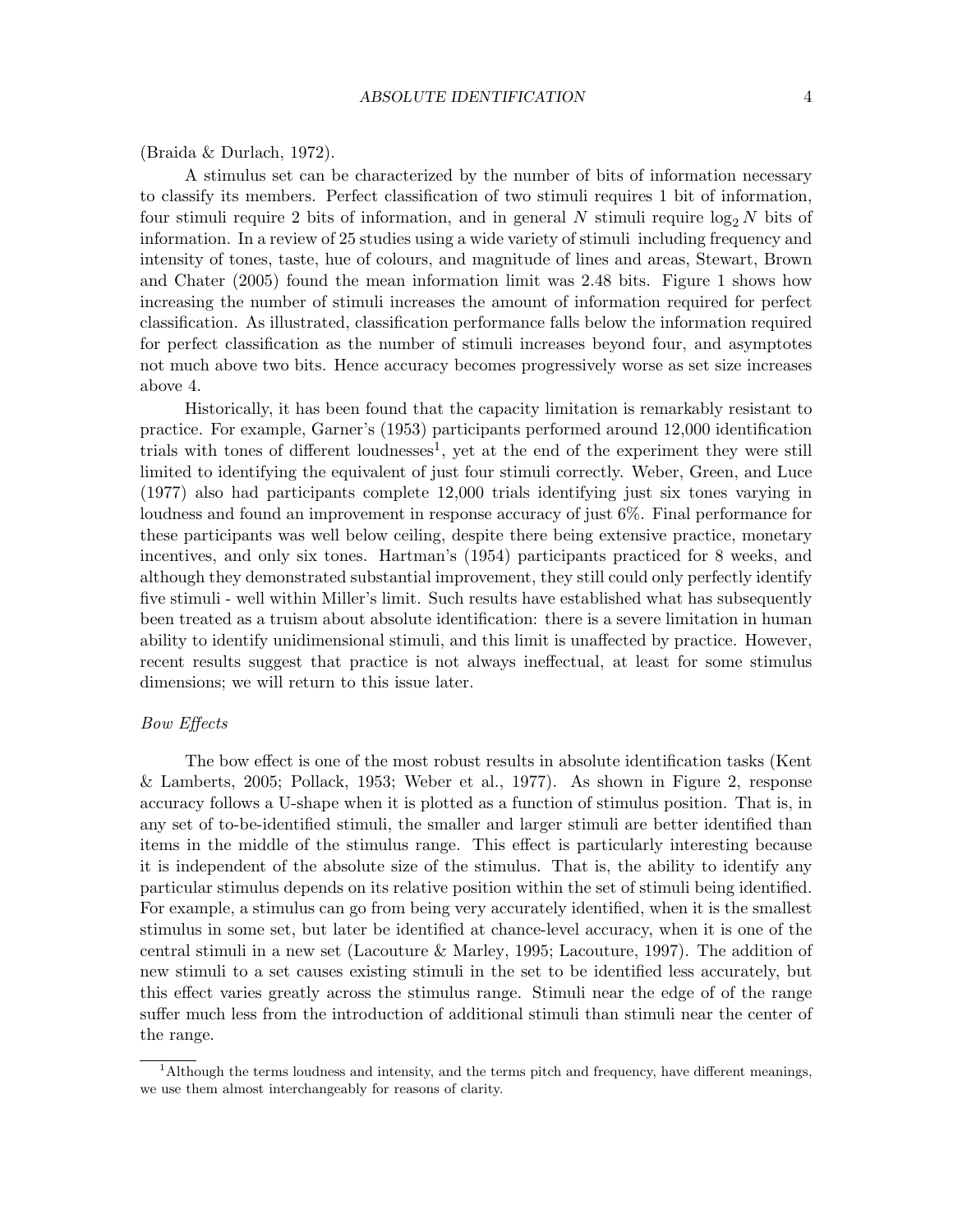

Figure 2. Performance, in terms of proportion of correct responses (left) and mean response time (right) for each stimulus. The different lines correspond to different stimulus set size conditions. The data are taken from Lacouture and Marley (1995), and demonstrate the bow effect, and the consistent performance for stimuli towards the edge of the stimulus range despite the number of stimuli in the set. Reproduced from Figures 5 and 7 of Lacouture and Marley (2005).

#### Sequential Effects

There has been growing recent interest in sequential effects – the influence of recent stimuli and responses on the current decision (Gilden, Thornton, & Mallon, 1995; Van Orden, Holden, & Turvey, 2003; Wagenmakers, Farrell, & Ratcliff, 2004, 2005). Absolute identification researchers were early pioneers in such analyses (Holland & Lockhead, 1968; Ward & Lockhead, 1970, 1971), showing that the occurrence of identification errors depends in a complicated way on previous stimuli and responses. These sequential effects come in two broad varieties, and turn out to be one of the most challenging aspects of absolute identification for theoretical accounts. Some researchers even believe these sequential effects are the defining feature of absolute identification (e.g., Laming, 1984; Stewart, Brown, & Chater, 2005). In what follows, we refer to the current decision trial as "trial  $N$ ", which allows us to refer to the preceding trials as  $N-1$ ,  $N-2$  and so on.

Assimilation and Contrast. The response made on trial N is "assimilated" towards (i.e., tends to be similar to) the stimulus presented on trial  $N-1$ . For example, suppose that stimulus #5 is presented on trial N. If the stimulus on trial  $N-1$  had been #1 (which is smaller), then an error on trial N is more likely to be an underestimate (e.g.,  $\#4$ ) than an overestimate (#6) (Holland & Lockhead, 1968; Luce, Nosofsky, Green, & Smith, 1982; Stewart et al., 2005; Ward & Lockhead, 1970).

Stimuli further back in the sequence of trials have an opposite influence on responses. The response on trial  $N$  tends to "contrast" with (i.e., be dissimilar to) the stimuli on trials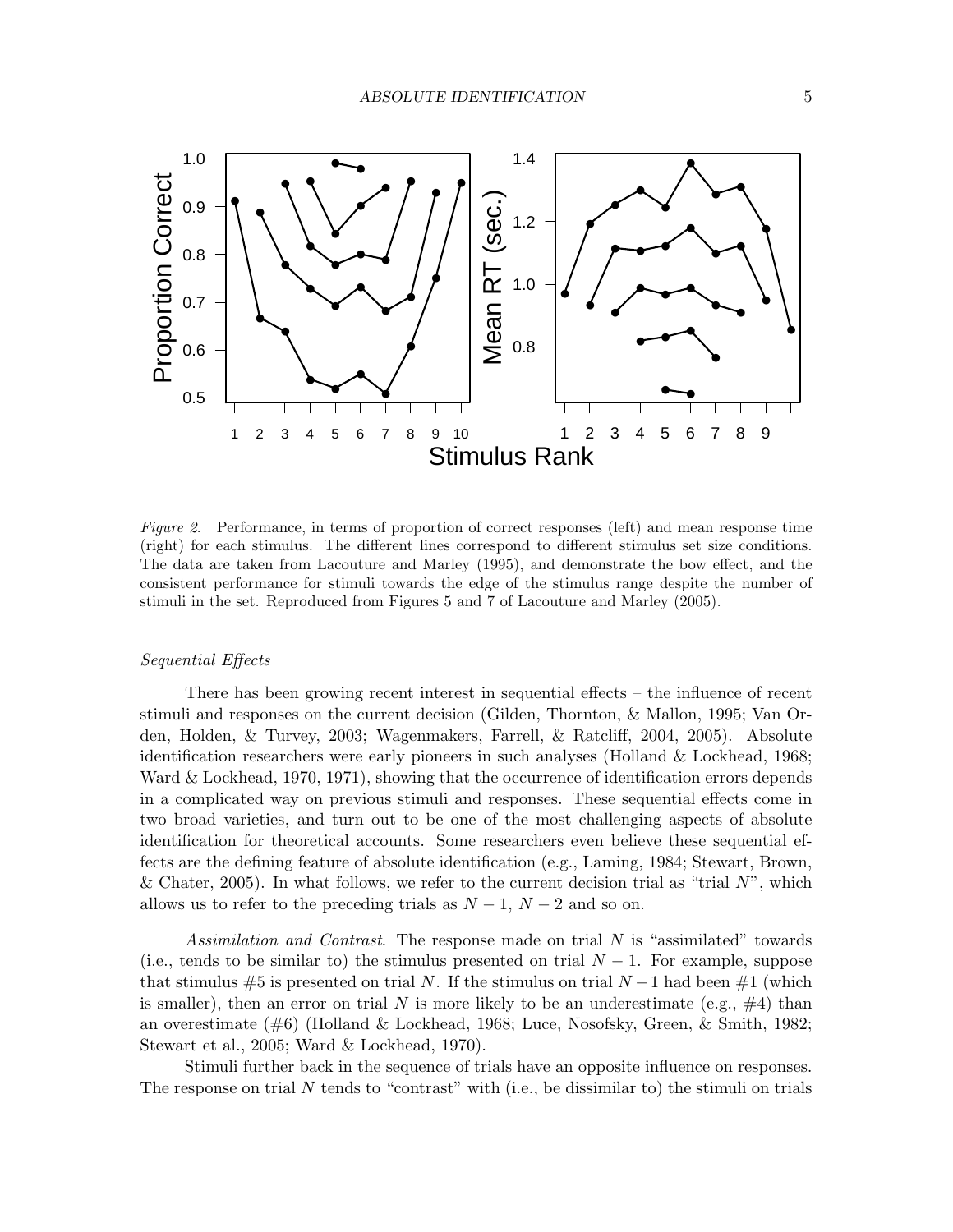$N-2$ ,  $N-3$ , and further back in the sequence. For example, incorrect responses tend to be overestimates of current stimuli when the stimuli were small on trial  $N-2$ , and vice versa. The contrast effect is usually smaller than the assimilation effect, and though it tends to decrease as trials further back are considered, contrast can persist until about trial  $N-5$ (Holland & Lockhead, 1968; Lacouture, 1997; Ward & Lockhead, 1971).

One apparent difficulty in thinking about assimilation and contrast is that stimulus labels and responses are correlated, simply because participants typically perform above chance level accuracy. This can make it difficult to establish whether responses on the current trial are assimilated towards the previous *stimulus* or the previous *response*. Nevertheless, progress has been made on this question by using autoregressive measurement models (e.g.: De Carlo, 1992; De Carlo & Cross, 1990). These analyses have generally supported the idea that assimilation and contrast occur mostly as described above: as biases caused by previous stimuli, rather than responses. Intriguingly, recent work by Malmberg and Annis (2012) has shown that assimilation and contrast effects have close analogues in short term memory decisions.

The combination of assimilation and contrast, shown in Figure 3, poses a particularly challenging set of results for theories of absolute identification. A successful theoretical account of absolute identification must predict that responses are biased toward the previous stimulus (assimilation) but that the bias switches direction (contrast) as that stimulus recedes in memory. Several possibilities for how this occurs have been proposed, and we now discuss them.

## Theories of Absolute Identification

We now give a brief overview of the different theoretical accounts of the benchmark phenomena just described. Fascination with the counterintuitive and intricate nature of absolute identification has spawned many theories and our coverage does not aim to be encyclopeadic (we recommend Stewart et al., 2005, who give an excellent and comprehensive coverage). Rather, we aim to cover prominent examples of several different conceptual classes of theories, beginning with Thurstonian models and then covering three types of theories that have yielded models still under active investigation.

#### Thurstonian Models

The basic Thurstonian model assumes that any given stimulus evokes a noisy representation of absolute magnitude on an internal scale. The scale is divided by decision criteria into a set of response categories. The criteria that divide the response categories are allowed to vary between trials because of imperfect memory or shifting response bias. The noisy response categories can account for information limits when the number of stimuli increase for a fixed range, as the bounds become closer and so the noisy stimulus representation and the noisy category bounds lead to more errors in responding.

Durlach and Braida (1969) extended the basic Thurstonian model to account for the invariance of performance with changes in the range of stimuli. They proposed that, because of limits on memory, only recently presented stimuli are used to define the context within which the current stimulus is presented. This additional source of variability is modeled as being proportional to the range of stimuli, and as such can produce the required invariance.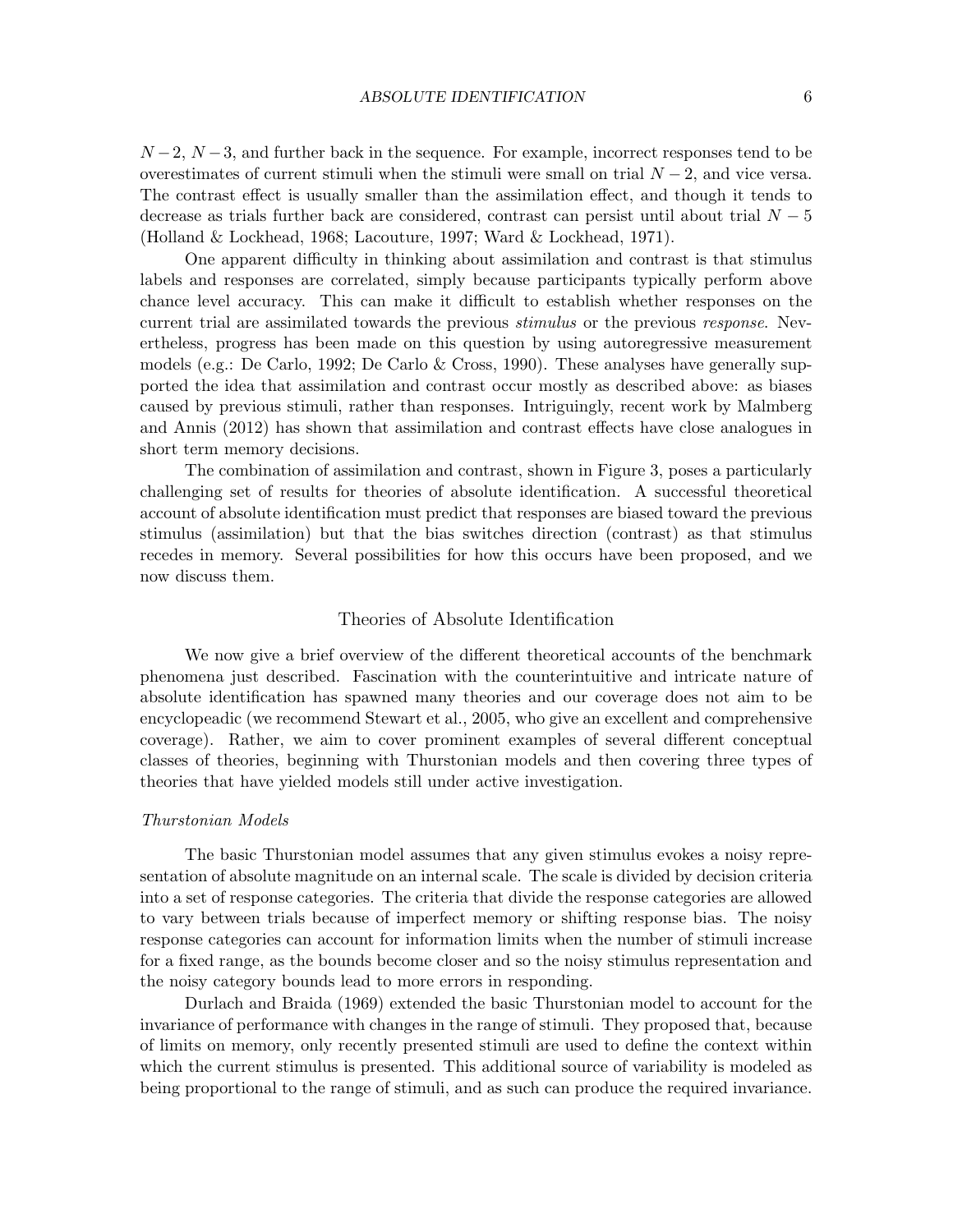

Figure 3. Assimilation (at lag X=1) and contrast effects (at X > 1) in data from Holland & Lockhead (1968). When  $X=1$ , the average error is negative for smaller stimuli (filled symbols) and positive for larger stimuli (unfilled symbols). That is, when the stimuli on the previous trial were small, stimulus magnitudes on the current trial were underestimates, while stimulus magnitudes were overestimated when the previous stimuli were large. When  $X>1$ , the pattern reverses, and a contrast effect is observed. Reproduced from Figure 4 of Brown, Marley, Donkin and Heathcote (2008).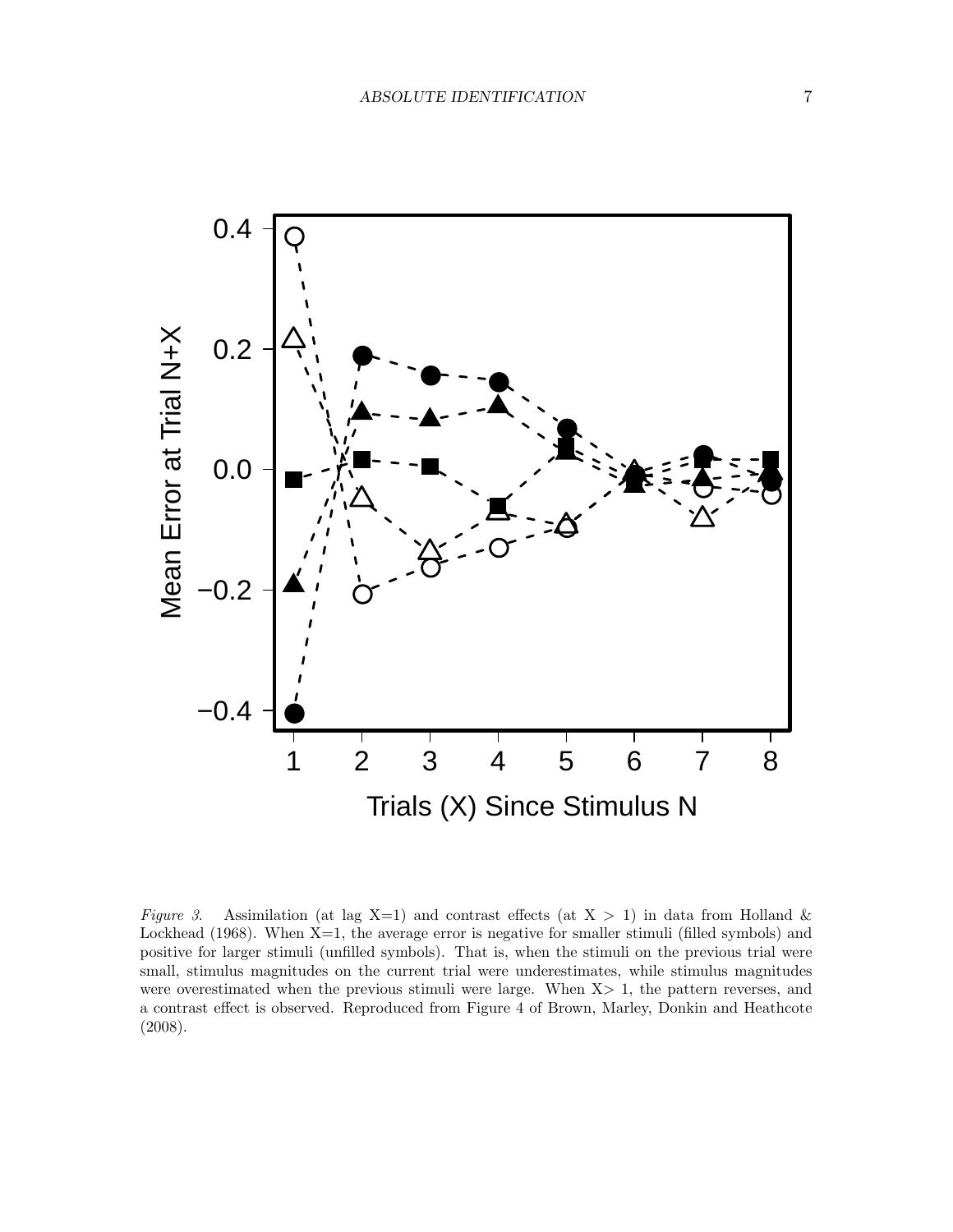Basic Thurstonian models can also account for bow effects, but their account is not entirely satisfactory. The models predict greater accuracy for edge stimuli because Thurstonian models predict erroneous responses are mostly adjacent to the correct response, and edge stimuli have only one adjacent response whereas internal stimuli have two. This account is sometimes called a "response restriction" account, because improved accuracy is predicted for edge stimuli simply because they have fewer neighbouring stimuli to be confused with. Although this restricted response explanation certainly does play some role in bow effects, it fails to predict the observed gradual decrease in accuracy that is observed as stimuli become more internal to the set. Many researchers have used a  $d'$ -based measure of performance (Luce et al., 1982), in place of raw accuracy. The  $d'$  measure is, under some assumptions, insensitive to response effects such as bias and response restriction. The  $d'$ measure still reliably shows deep bow effects, and this is something that response restriction explanations of the bow effect cannot explain.

Braida et al. (1984) elaborated the basic Thurstonian model's account of bow effects to allow for greater variability for stimuli near the center of the range than the ends. They explained this by proposing that stimuli are judged against two "anchors" at the extreme ends of the stimulus range, and the distances between these anchors and the presented stimulus are counted using a noisy measurement unit. The further a stimulus is from those anchors the noisier the distance measurement becomes. This produces a gradual bow effect with increasingly frequent identification errors toward the middle of the measurement range. Luce, Green, and Weber (1976) proposed a related model, suggesting that bow effects may be due to more attention being paid to the edges of the stimulus range, thus reducing the variability of stimulus representations in those regions.

Treisman (1985) modified the basic Thurstonian model in a different way, in order to accommodate sequential effects. Treisman and Williams's (1984) criterion-setting theory proposed that the criteria that set the bounds for response categories change on a trialby-trial basis due to two factors: a stabilizing mechanism and a tracking mechanism. The tracking mechanism moves the criteria away from the previously observed stimulus. This is based on the assumption that in the real world stimuli do not occur randomly, but that given something is perceived it is likely to reappear again sometime soon. The tracking mechanism moves the criterion away from the previous stimulus (so expanding the stimulus range for the response just given) so that when it is presented again, it is more often correctly identified. The stabilizing mechanism moves the criteria such that they are centered on the mean of the previous stimuli. The stabilizing mechanism acts to counteract the tracking mechanism, moving criteria back in a way that maintains balanced responding in the long run. Treisman assumed that the tracking mechanism is stronger than the stabilizing mechanism, but decays more quickly. In this way, Treisman's model accounts for assimilation to trial  $N - 1$ , where the tracking mechanism dominates, and contrast away from previous trials, where the stabilizing mechanism dominates.

## Exemplar Models

Exemplar models have proven very successful in accounting for categorization behavior, and this makes them promising candidates for theories of absolute identification because of the close similarity between absolute identification and categorization. Exemplar models assume absolute identification is accomplished by determining the similarity between a to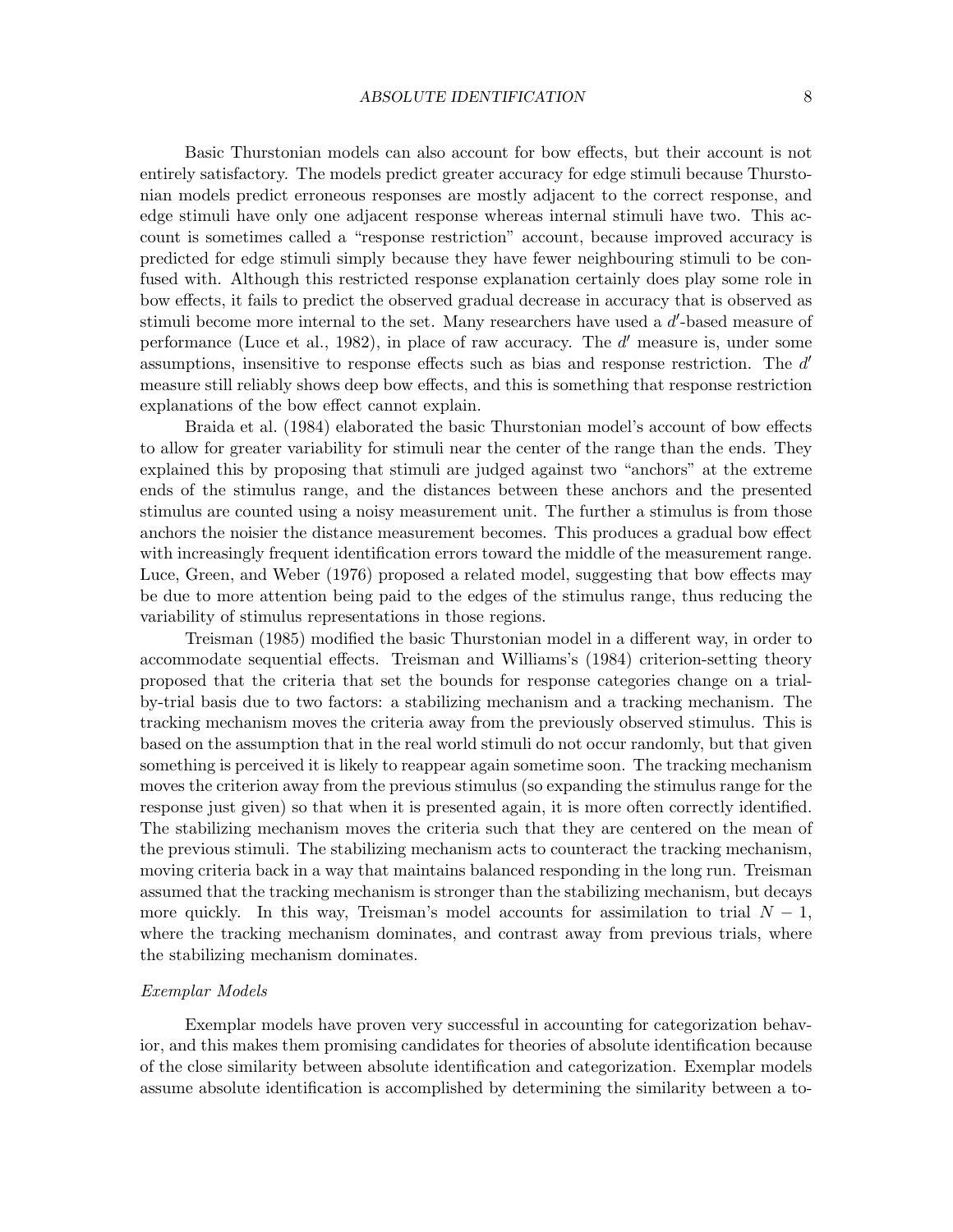be-identified stimulus, and the memory representations for previous stimuli. Each stimulus is assumed to be represented in memory along with its associated label. The probability of response i is proportional to the similarity between the current stimulus j and all exemplars for response i. In general, exemplar models face the problem of not being able to account for the fundamental information limit of absolute identification: when the range of the stimulus set is increased but the number of stimuli remains fixed, these models predict that the memory representations should be more easily discriminable, and so performance should improve. As Braida and Durlach (1972) showed, this does not happen.

Nosofsky (1997) extended exemplar models to also make predictions about the time taken to make decisions, rather than just the decision which is made. His exemplar-based random walk model (EBRW; Nosofsky & Palmeri, 1997) assumes that the representations of stimuli in memory are normally distributed across the stimulus dimension. Upon presentation of a stimulus, the exemplars race to be retrieved from memory with a speed that is an increasing function of the similarity between the current stimulus and each exemplar. Each time an exemplar is retrieved a counter for the associated response is incremented, while the counters associated with other responses are decremented. The race continues until one counter reaches a threshold and the corresponding response is given. Nosofsky's model accounts for bow effects by assuming that stimuli towards the edge of the range have smaller variance in their perceptual representation. The EBRW model makes no attempt to account for sequential effects or the information limit phenomena. It is worth noting, however, that the EBRW model is one of the few absolute identification models to consider response time. Indeed, the EBRW makes detailed and precise predictions for response times, including full response time distributions for both correct and incorrect responses.

Petrov and Anderson (2005) proposed an exemplar model of absolute identification called ANCHOR based on the ACT-R architecture (Anderson, 1990; Anderson & Lebiere, 1998). They assume that unidimensional stimuli are encoded by a perceptual subsystem into an absolute magnitude. The magnitude is then processed by the central subsystem, comparing it with some exemplars or "anchors" stored in long-term memory. The central subsystem is thought to be dynamic and evolves from trial to trial throughout the absolute identification task. The perceptual processing that creates the magnitude and the selection of the anchor exemplar are both stochastic, with selection of the exemplar based on similarity between the current stimulus and memory representations, as well as the previously presented stimulus.

The ANCHOR model accounted for bow effects in accuracy (Petrov & Anderson, 2005) via the restricted response set explanation of bow effects – and therefore suffers the same difficulty as Thurstonian models in accounting for bow effects in  $d'$ . Though not explicitly tested, Stewart et al. (2005) suggest that the ANCHOR model would probably be able to account for information limit when range and set size were varied due to noisy parts of the model unrelated to spacing of stimuli. The ANCHOR model accounts for assimilation by making exemplars that have been recently used more likely to be retrieved, but does not attempt to account for contrast effects.

Kent and Lamberts (2005) proposed an exemplar model of absolute identification based on an adaptation of Lamberts's (2000) extended generalized context model for response times (EGCM-RT). EGCM-RT, which in turn is based on Nosofsky's (1986) general context model, assumes that information about the current stimulus is sampled repeatedly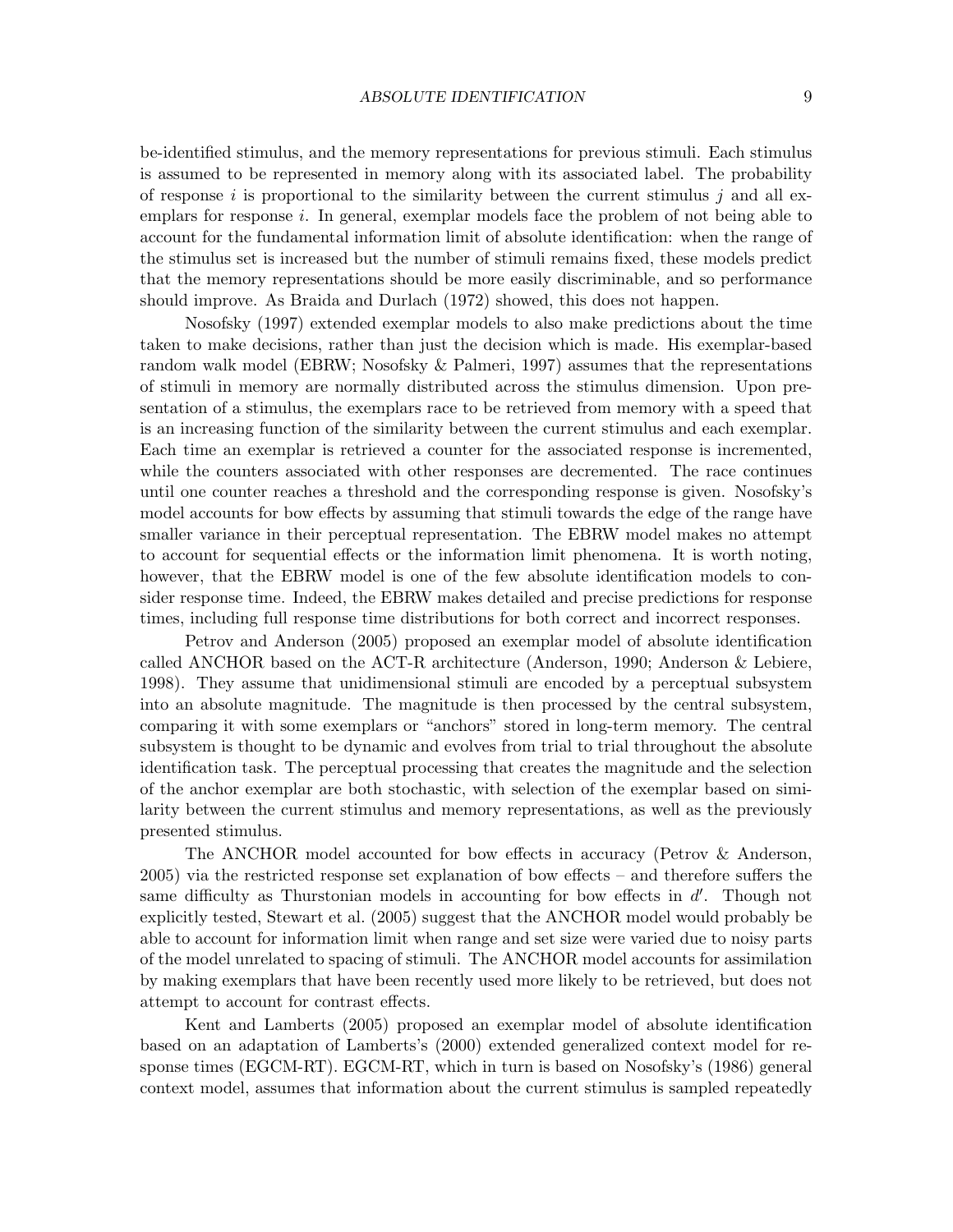until sufficient evidence is accumulated to choose a response. Kent and Lamberts' model successfully accounts not only for the basic bow effect that is observed in accuracy but also for the inverted bow effect that is observed in response time (i.e., responses to stimuli from the center of the range are slower). It does so because stimuli towards the end of the range are relatively more isolated. This adds a different mechanism to the restricted response set explanation of bow effects, because not only do edge stimuli have fewer competing response alternatives, they also have smaller summed similarity than stimuli in the center of the stimulus range. A gradual decrease in accuracy and increase in response time is predicted because summed similarity increases gradually for stimuli that are closer to the center of the range.

Without modification, the EGCM-RT was not able to account for systematic differences in the shape of bow effects as a function of the number of stimuli to be identified (set size; see Figure 2). However, Kent and Lamberts (2005) were able to capture these differences by assuming that the amount of information sampled from a stimulus was a decreasing function of the number of pieces of information already sampled – a plausible assumption of "diminishing returns". By assuming that additional samples from a stimulus were decreasingly useful in discriminating between members of the stimulus set, an information limit was imposed on the basic EGCM-RT model. Kent and Lamberts did not attempt to account for sequential effects.

#### Relative Judgement Models

The previous Thurstonian and exemplar models tended to focus more heavily on explaining fundamental capacity limitations and bow effects, and paid less attention to explaining sequential effects in absolute identification data. The defining feature of relative judgment models, on the other hand, is that decisions are based on the difference between current and previous stimuli (or responses), rather than being based directly on representations of the absolute magnitudes of stimuli. This leads to a natural focus on sequential effects. Relative vs. absolute judgments is not just a theoretical distinction in absolute identification modeling, but is also important in some applied areas. For example, musicians are frequently trained in the skill of relative judgment (judging musical "intervals") but almost never in absolute judgment, because relative judgment is useful in musical performance while absolute judgment is not (and may even be maladaptive). This difference may help explain the rarity of "perfect pitch" in musicians, which we discuss below.

Holland and Lockhead (1968) proposed that responses are made by combining feedback from the previous trial and the perceived distance between the current and previous stimuli. This basic relative judgment mechanism accounts for assimilation and contrast by simply assuming that the judged difference between the current and previous stimuli is biased towards the previous stimulus and away from earlier stimuli. For example, consider the case in which a small stimulus was presented on the previous trial  $(N-1)$ . This means that, on average, the stimuli presented on earlier trials  $(N-2, N-3, ...)$  were probably larger stimuli. The memories for these larger earlier stimuli interfere with the judgment of the distance between the previous and current stimulus in a way that causes the distance to be underestimated. Hence, a response based on this distance will assimilate to the stimulus presented on trial  $N-1$ . As Stewart et al. (2005) point out, this approach can explain assimilation and contrast on average, but fails to provide a general account. To recount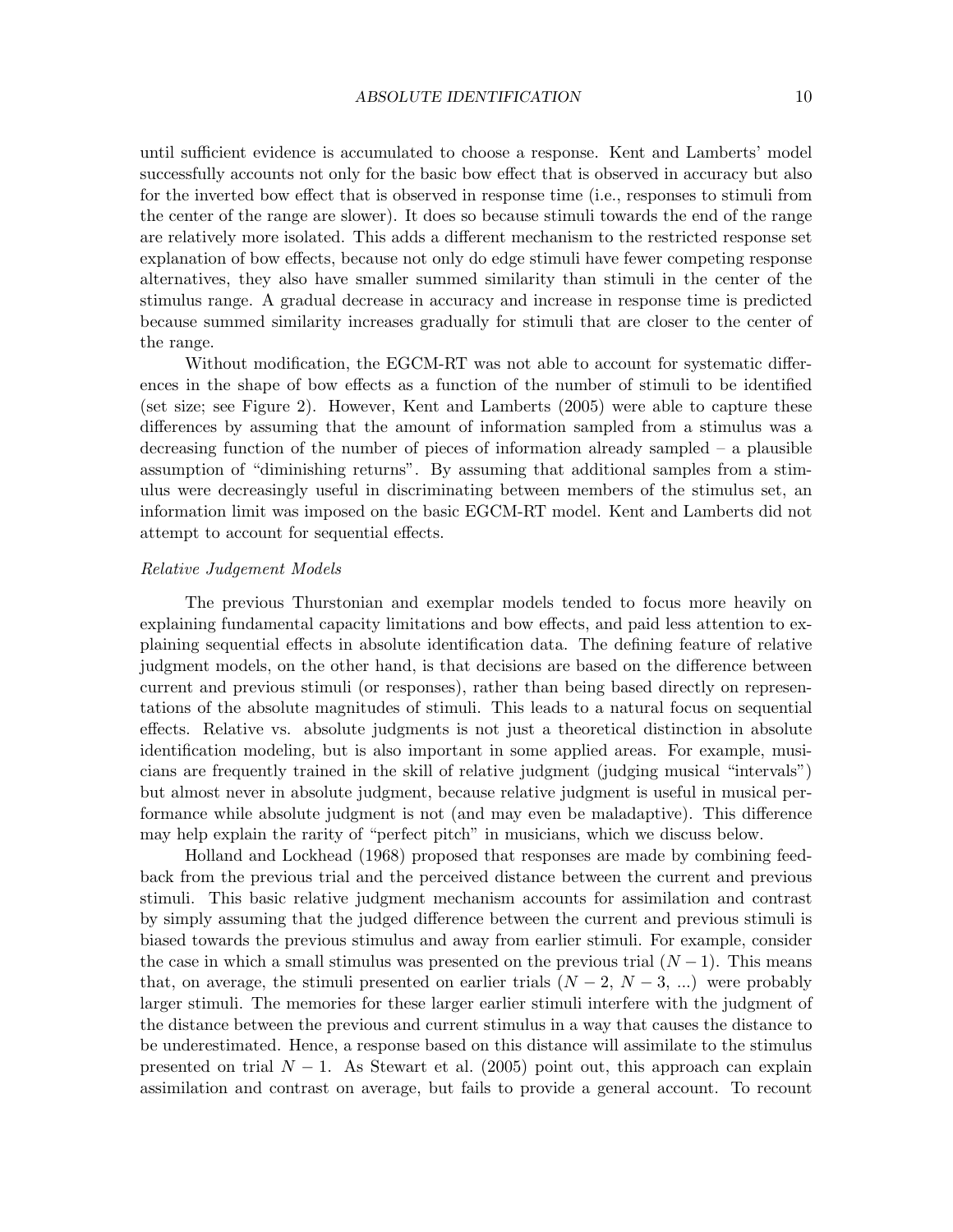their example, imagine that a small stimulus on trial  $N-1$ , say  $\#3$  is followed by a smaller stimulus,  $\#2$ . Now, the interference from more previous stimuli will cause an overestimate of the distance between the stimuli, and produce contrast, whereas assimilation is usually still observed in such cases.

Laming (1984) proposed a strict version of a relative judgment model, assuming that no absolute information is used, and that only the difference between the previous and current stimulus is considered. In particular, decisions are assumed to be made in a relatively coarse manner, such that the current stimulus is judged in terms of only five categories: "much less than", "less than", "equal to", "more than", or "much more than". Such limited categorical information provides a natural account of the fundamental capacity limits, within a relative judgment framework.

Stewart et al. (2005) proposed the most current and successful relative judgment model of absolute identification. In their model, only the series of differences between each stimulus and the next is represented internally. These differences, along with feedback from the previous trial, are used to produce a response. The formula used to generate a response,  $R_n$  on trial n is:  $R_n = F_{n-1} + \frac{D_{n,n-1}^C}{\lambda} + \rho Z$  Where  $F_{n-1}$  is the feedback on trial  $n-1$ ,  $D_{n,n-1}^C$ is the difference between the representations of differences on trial n and  $n-1$ ,  $\lambda$  is a scaling parameter,  $\rho$  is a parameter that increases with  $D_{n,n-1}^C$ , and Z is a normally distributed variable with mean zero and standard deviation  $\sigma$ . Stewart et al. (2005) demonstrate that their instantiation of a relative judgment model is capable of producing all of the classical response-choice related benchmark phenomena.

Stewart et al.'s (2005) model accommodates the information limit and bow effect in accuracy through related mechanisms. The information limit is accounted for via the inclusion of a parameter  $(Z)$ , which is assumed to represent noise in the mapping of the physical stimulus to its internal representation. Bow effects are accounted for by assuming that Z is scaled by parameter  $\rho$ , which depends on the position of the current stimulus within the range of stimuli. For example, if there are eight stimuli to be identified, the previous feedback was #7 and the current stimulus is judged to be larger, then the influence of the noise,  $\sigma$ , is smaller than when the stimulus is closer to the center of the stimulus range. The relative judgment model accounts for assimilation and contrast by assuming that the judgment of the distance between the previous and current stimulus is influenced by previous distance judgments, and that their impact decreases with their position in the trial sequence (i.e., the distance judgment on trial  $n-1$  has the most influence, followed by that on trial  $n-2$ , etc.).

## Restricted Capacity

Marley and colleagues have proposed a number of models that attribute poor performance in absolute identification to limited capacity in memory or attention. Marley and Cook (1984, 1986) assume that the full range of stimuli in an experiment are mapped onto an experimental context, which might be thought of as a fixed-capacity attention or memory store. When a stimulus is presented, its relative position within the set of stimuli is located within a context by reference to "anchors" located near the ends of the stimulus range. The relative position of the stimulus is then used to judge its magnitude, and subsequently assign a response label.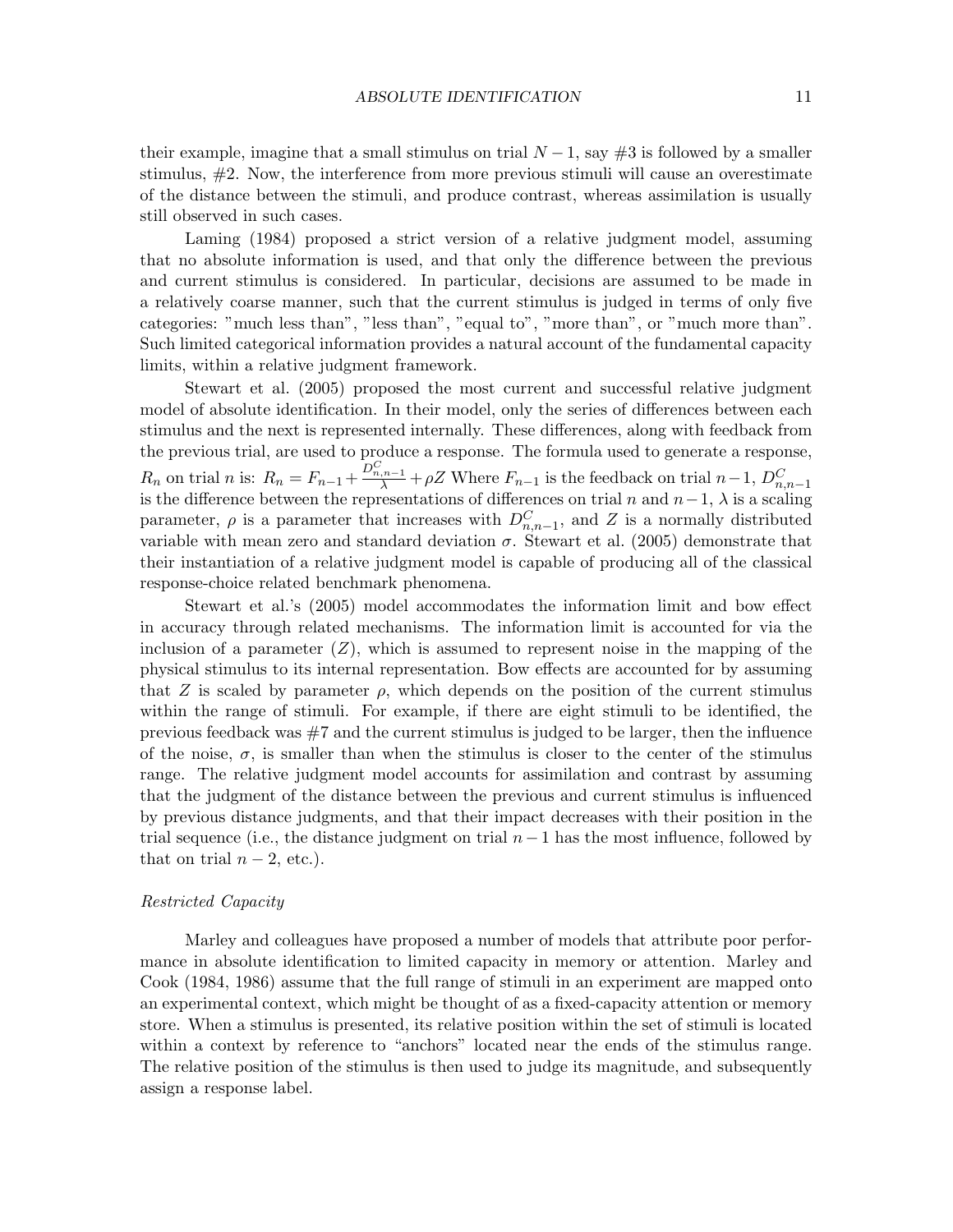Capacity limitations in the model are built into the way the context is maintained. Attention to the stimulus range (context) of the experiment is assumed to be maintained by constant "rehearsal" of that particular segment of the stimulus dimension. Rehearsal is assumed to operate as a Poisson pulse process that directs activity to the relevant context, but this activation is assumed to passively decay. The power of the rehearsal process is assumed to be fixed within an individual, thus yielding a limit on performance when either more stimuli are added, or the range of stimuli is increased.

Marley and Cook's  $(1984, 1986)$  model naturally predicts the bow effect in response accuracy and  $d'$  because the relative magnitude of a stimulus is judged according to the amount of rehearsal activity between the current stimulus location, and the closest anchor. The magnitude of stimuli in the center of the range will, therefore, be estimated with greater variance than edge stimuli, since the noise in the Poisson rehearsal process will have more influence on estimation (i.e., similar to Durlach & Braida, 1969).

Lacouture and Marley (1995, 2004) proposed an alternative means of explaining the information capacity limit and bow effect through their mapping model. The model assumes a basic and very simple absolute magnitude estimate as its input, and transforms it into a set of response-output strengths for each of the possible responses via an internal ("hidden") unit, in a similar way that a set of tuning curves might transform a magnitude estimate into a set of response tendencies. Since the hidden unit normalizes the input into a unit (0-1) range, a small and fixed amount of noise in the input magnitude estimate has greater influence when the number of response alternatives increases, as more stimuli are packed into the same psychological space. In Lacouture and Marley (2004), the output strengths coming from the mapping model were used to drive a leaky, competing accumulator (LCA) model (Usher & McClelland, 2001). This expanded the explanatory scope of their model to include RT, not only in terms of mean RT but also variability in RT (i.e., the full distribution of RT).

The restricted capacity models reviewed above make no attempt to account for any of the benchmark sequential effects in absolute identification. The SAMBA model (Brown, Marley, Donkin, & Heathcote, 2008) extends these earlier models, and incorporates elements of both the Poisson rehearsal and mapping processes from the previous two models, but uses a deterministic version of the LCA, Brown and Heathcote's (2005) ballistic accumulator model. The authors claimed SAMBA to be the most comprehensive theory of absolute identification yet proposed because they showed it was capable of accounting for all of the aforementioned benchmark phenomena in absolute identification not just in terms of response choices, but also in terms of the full distribution of response times.

SAMBA is an acronym for the model's three stages. The Selective Attention aspect of Marley and Cook (1984) produces a magnitude estimate for a stimulus, which is then used as an input to the Mapping model of Lacouture and Marley (1995). The mapping process transforms the single magnitude estimate into  $N$  response strengths, which then drive a corresponding number of Ballistic Accumulators. The ballistic accumulators are a set of evidence accumulators that accrue activation at a rate determined by the output of the mapping stage of the model. Evidence in each accumulator increases ballistically (that is, deterministically, without moment-to-moment noise), suffers from passive decay, and is inhibited by the evidence in other accumulators.

The information limit and bow effects arise out of the first two stages of the SAMBA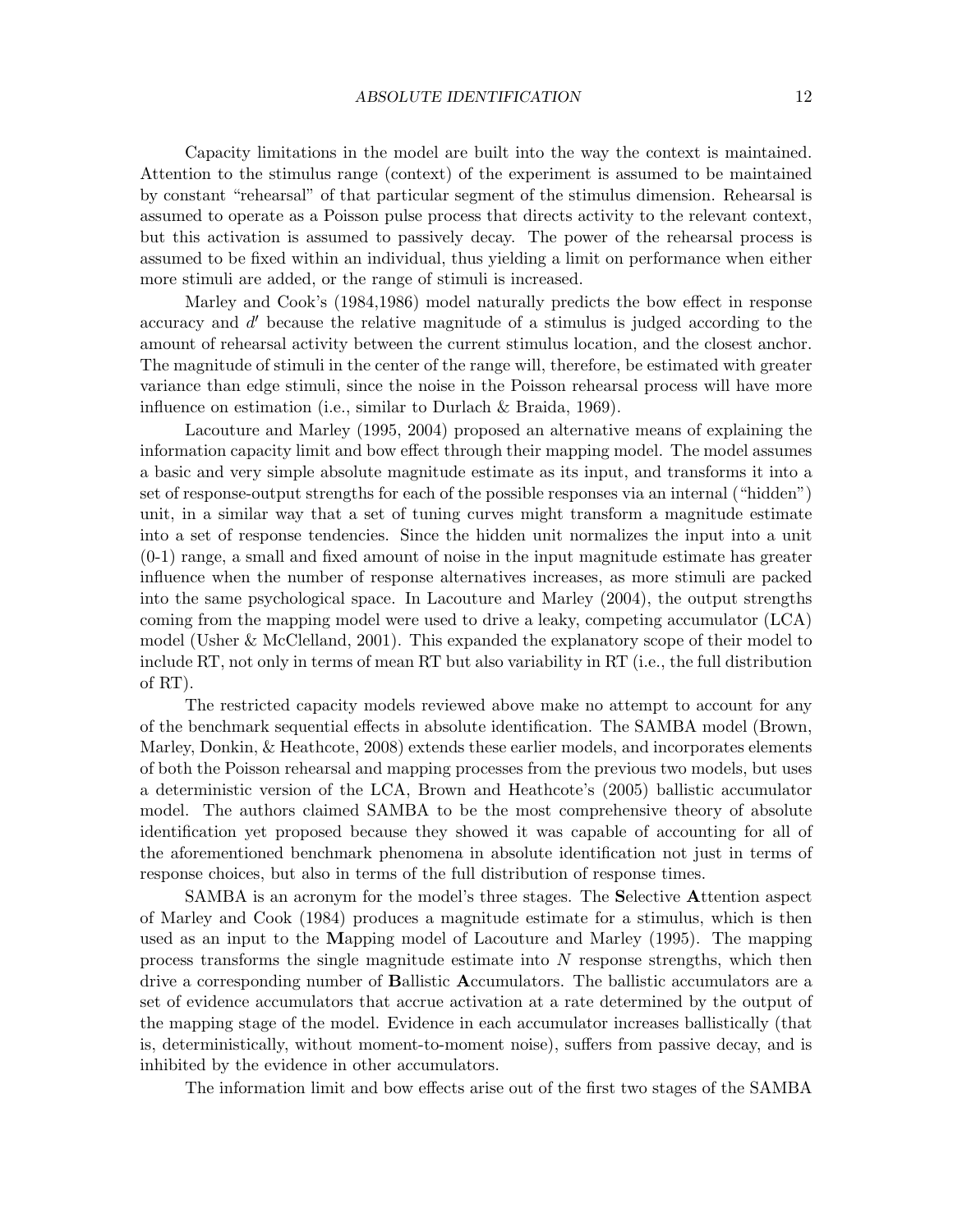|             | Empirical Phenomena   |         |                |                |                    |             |          |
|-------------|-----------------------|---------|----------------|----------------|--------------------|-------------|----------|
|             | Historical Benchmarks |         |                | Current Issues |                    |             |          |
| Model Type  | Capacity              | Bow     | Sequential     | RT.            | Uneven             | Inter-trial | Learning |
|             | Limitations           | Effects | Effects        |                | Spacing            | Interval    |          |
| Thurstonian | Yes                   | Yes     | Yes            | No.            | No                 | No          | No       |
| Exemplar    | Yes                   | Yes     | N <sub>0</sub> | Yes            | No                 | No          | No       |
| Relative    | Yes                   | Yes     | Yes            | No             | $\mathrm{Yes}^{1}$ | No          | No       |
| Capacity    | Yes                   | Yes     | Yes            | Yes            | Yes                | $\rm No^2$  | No       |

Table 1: A simplified summary of the ability of models within each class to account for historical and more recent phenomena. <sup>1</sup>Depending on the definition one allows for a "purely relative" model - see Brown et al. (2009). <sup>2</sup>But see Donkin et al. (2014) for a revised version of SAMBA capable of accounting for this phenomenon

model. SAMBA provides an advance over earlier restricted capacity models by also accounting for assimilation and contrast. Assimilation is accounted for by assuming that the evidence in accumulators passively decays between trials, beginning from their level at the time at which a response was made. For example, this means that the accumulator that won the race on the previous trial will begin the current trial with the highest level of activation. This benefit for responses close to previous stimuli leads to assimilation toward responses made on the previous trial. Contrast is incorporated into the selective attention stage of the model. Brown et al. (2008) assumed that between trials, rehearsal activity is preferentially directed to the elements of the context corresponding to the stimulus presented on the previous trial. On subsequent trials, this additional activation around previous stimuli leads to contrast away from those stimuli. That is, since magnitude is estimated by summing the amount of activation between an anchor and the stimulus, increased activity will "push" the magnitude estimation away from the previous stimulus.

Table 1 summarizes the ability of each model class to account for existing benchmark phenomena. All of the classes of models discussed so far are basically capable of accounting for what we are calling Historical Benchmarks – capacity limitations, bow effects, and sequential effects. Interested readers should see Stewart et al. (2005) for a more detailed table outlining the various models' ability to account for historical benchmark data. For the remainder of the chapter we will focus on recent issues in absolute identification. As seen in Table 1, these issues pose a challenge for many theories, and there are a number of results that yet remain unresolved. We will not attempt to resolve these issues here, but instead hope to lay out a guide as to what should constrain model development moving forward.

## Current Issues in Absolute Identification

### Absolute and Relative Judgment

A unresolved tension in the modeling of absolute identification concerns the relative merits of "absolute" vs. "relative" accounts. Recently, the line between absolute and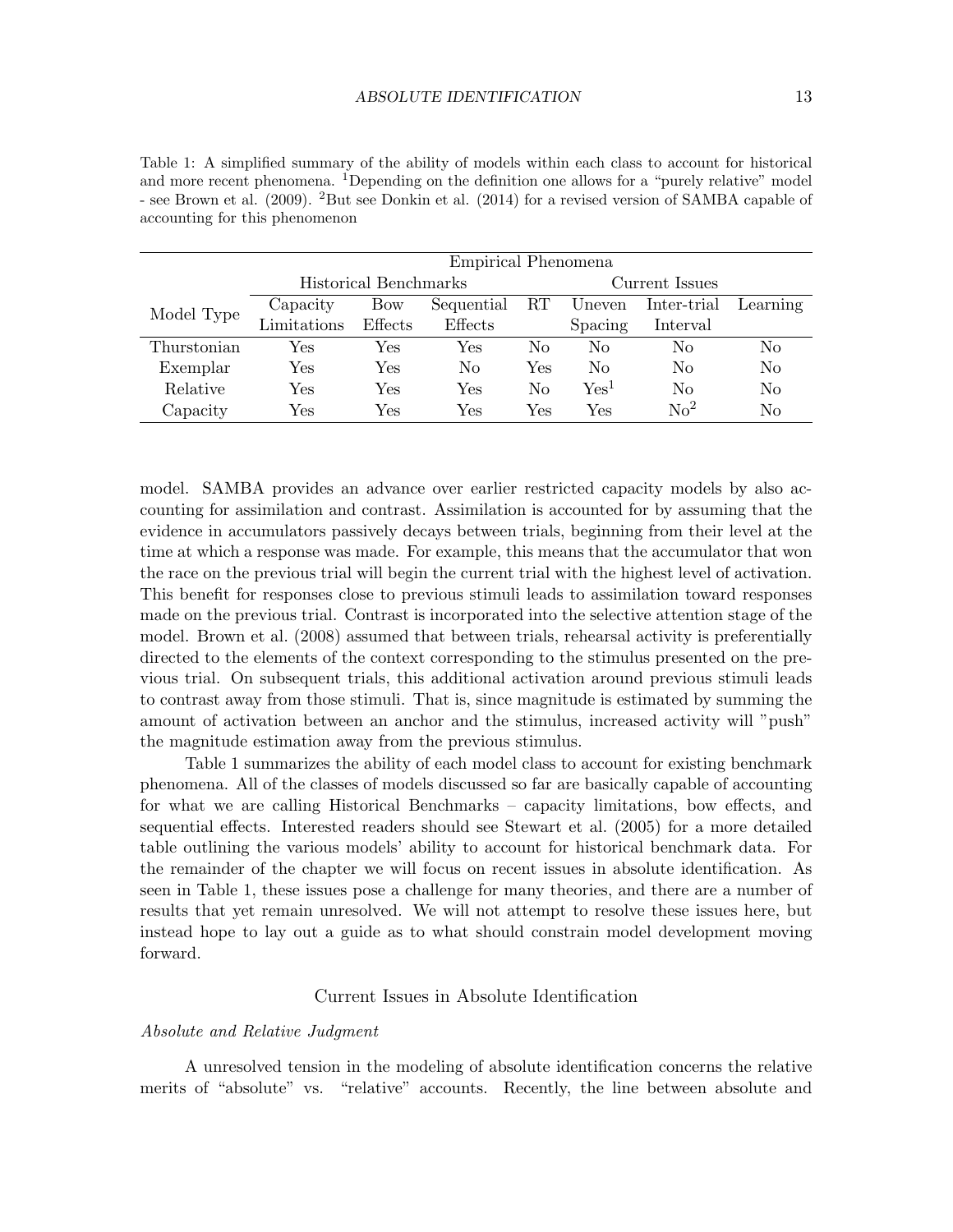relative models has become blurred, leading to some important tasks for future research. Most immediately, exactly what defines a purely relative vs. purely absolute model needs clarification? Subsequently, the limitations of each class need to be more clearly established, especially if the current "integrated" models, which include both absolute and relative aspects, are to be justified.

Absolute and relative judgment models are defined in a similar spirit to the way the two terms are used in the judgment of musical notes, above. An "absolute" account proposes that each new stimulus is assigned a label by comparison with some stable referents stored in memory – such as the extreme ends of the stimulus range. A "relative" account proposes that each new stimulus is judged instead against the memory of only very recentlyobserved stimuli (perhaps just the most recent single stimulus). The earliest Thurstonian and exemplar models were purely absolute, in that each stimulus was judged only against long-term referents. Similarly, the earliest relative judgment models (Holland & Lockhead, 1968; Laming, 1984) were purely relative in that stimuli were compared only to the most recently-observed prior stimulus. These "pure" models had difficulty accounting for fundamental phenomena. The purely relative models could not easily account for bow effects in  $d'$ , or capacity limitations, and the purely absolute models could not easily account for any of the sequential effects.

Purely relative and purely absolute models can be envisaged as the endpoints on a continuum. For example, a purely relative model can be made a little less relative by allowing comparisons against the last two, or three, observed stimuli. The end point of such a process is an absolute model: an exemplar model, where all previous stimuli are used for comparison. Similarly, a purely absolute model can be made a little more relative by allowing a stimulus to be judged by comparison to recent stimuli, as well as to long-term referents.

To accommodate the growing list of complicated benchmark phenomena, recent models have moved away from purely relative or purely absolute accounts. For example, the SAMBA model (Brown et al., 2008) was able to accommodate almost all benchmark phenomena with purely absolute assumptions. However, one phenomenon was only able to be modeled within SAMBA's framework by including a relative process, judgment against the most recently-observed magnitude. The phenomenon in question was the improved accuracy and response times observed for repeated stimuli, and for stimuli which are similar, but not identical, to the previous stimulus. It seems ad hoc to incorporate an otherwise unnecessary model component just to accommodate this one phenomenon, and so future work might investigate whether this phenomenon can be explained more parsimoniously. If it is possible to explain this phenomenon without recourse to a relative judgment process, this could simplify theoretical arguments, by once again having a purely absolute model that fits the data.

On the other hand, the purely relative models of Holland and Lockhead (1968) and Laming (1984) were augmented by Stewart et al. (2005). Stewart et al.'s relative judgment model includes some elements which might or might not be classed as "absolute", depending on taste. For example, in Stewart et al.'s model, the amount of variability in the internal representation of a magnitude depends on the distance between that magnitude and the end of the range. This comparison with the end of the range sounds just like an absolute judgment procedure, but it could avoid that label by instead supposing that magnitudes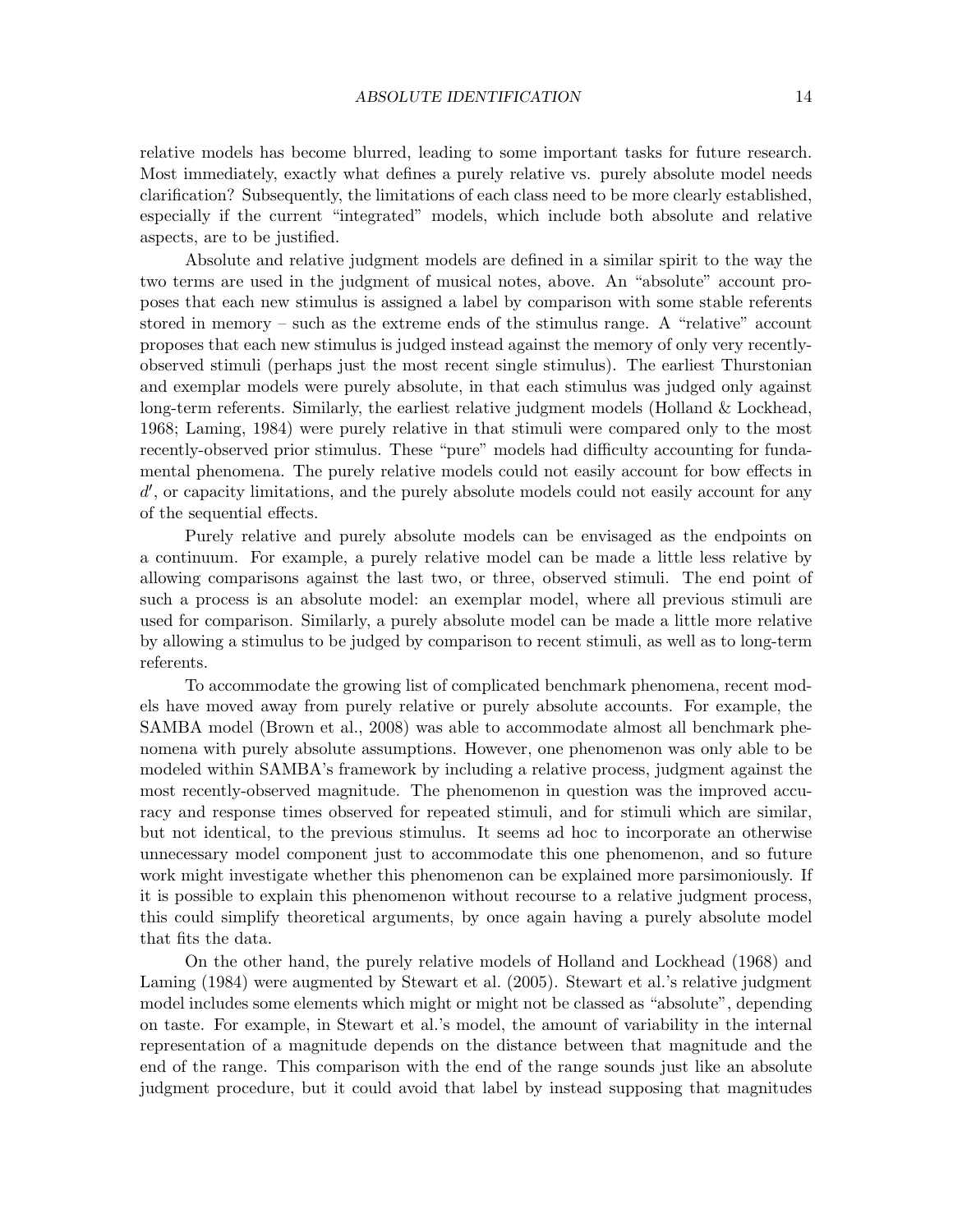being represented are *response* magnitudes, rather than stimulus magnitudes. How this argument would hold up in general is unclear: for example, if non-numeric response labels were used, as is customary in categorization tasks.

Brown, Marley, Dodds, and Heathcote (2009) tried to identify the shortcomings of relative judgment accounts without recourse to particular theories or detailed and questionable assumptions about precisely which mechanism are absolute vs. relative. They noted that relative judgment theories proceed by allowing exactly one piece of absolute knowledge about stimulus magnitude: the difference in magnitude between adjacent stimuli in the decision set. This knowledge is necessary to translate observed differences in magnitude between successive stimuli into predicted differences in their response labels. For example, suppose a set of 10 lines are used, with each line differing in length by 2cm from its neighbors. If the previous trial used line  $#4$  (which is known, after the feedback is given) and the current line is 6cm shorter, then knowledge of the 2cm spacing in the set can be used to deduce that the current line must be three responses smaller (line  $#1$ ). Brown et al. reasoned that this kind of account must break down in the more general case, when the spacing between adjacent stimuli in the set is uneven. In that case, a relative difference of 6cm between the current and previous lines implies a different number of response units depending on which line was shown.

Brown et al. (2009) re-ran the classic experiment of Lockhead and Hinson (1986), in which absolute identification was performed on three loudness levels. In one condition, the loudness values were evenly spaced (2dB apart) but in the other conditions, the gap between one pair of stimuli was three times as large (6dB). As shown in Figure 4, a relative judgment account failed to accommodate data from the unevenly-spaced conditions. Brown et al. interpreted this as a failure of purely relative models. However, Stewart and Matthews (2009) explored an augmented version of the relative judgment model, endowed with knowledge of all the various stimulus spacings between all pairs of stimuli. Although such a model can easily accommodate the data, what is less clear is the status of that model on the absolute-vs.-relative continuum. Proponents of relative models might construe such knowledge as purely relative, as it involves only knowledge of differences between stimuli. On the other hand, proponents of absolute models might construe such knowledge as purely absolute, as it assumes a long-term memory for the structure of the entire stimulus set.

The most attractive way forward for the debate between absolute and relative accounts is probably by resolution of the exact definition of the basic terms. However, since that is likely a more difficult task than it appears, an alternative way forward is by simply fitting the existing models to data, and comparing their performance on quantitative measures of goodness-of-fit. This approach has worked well in other fields, and avoids many of the problems inherent in the search for qualitative differences between classes of models.

#### Learning

The limit on people's ability to learn to identify more than around seven unidimensional stimuli was firmly established early in the history of absolute identification research. However, the remarkable levels of achievement that are displayed by experts after extended practice in a broad range of domains – e.g., musicians with absolute pitch – makes this limit puzzling. The following quote, taken from Shiffrin and Nosofsky (1994) sums up this conundrum with capacity limits nicely.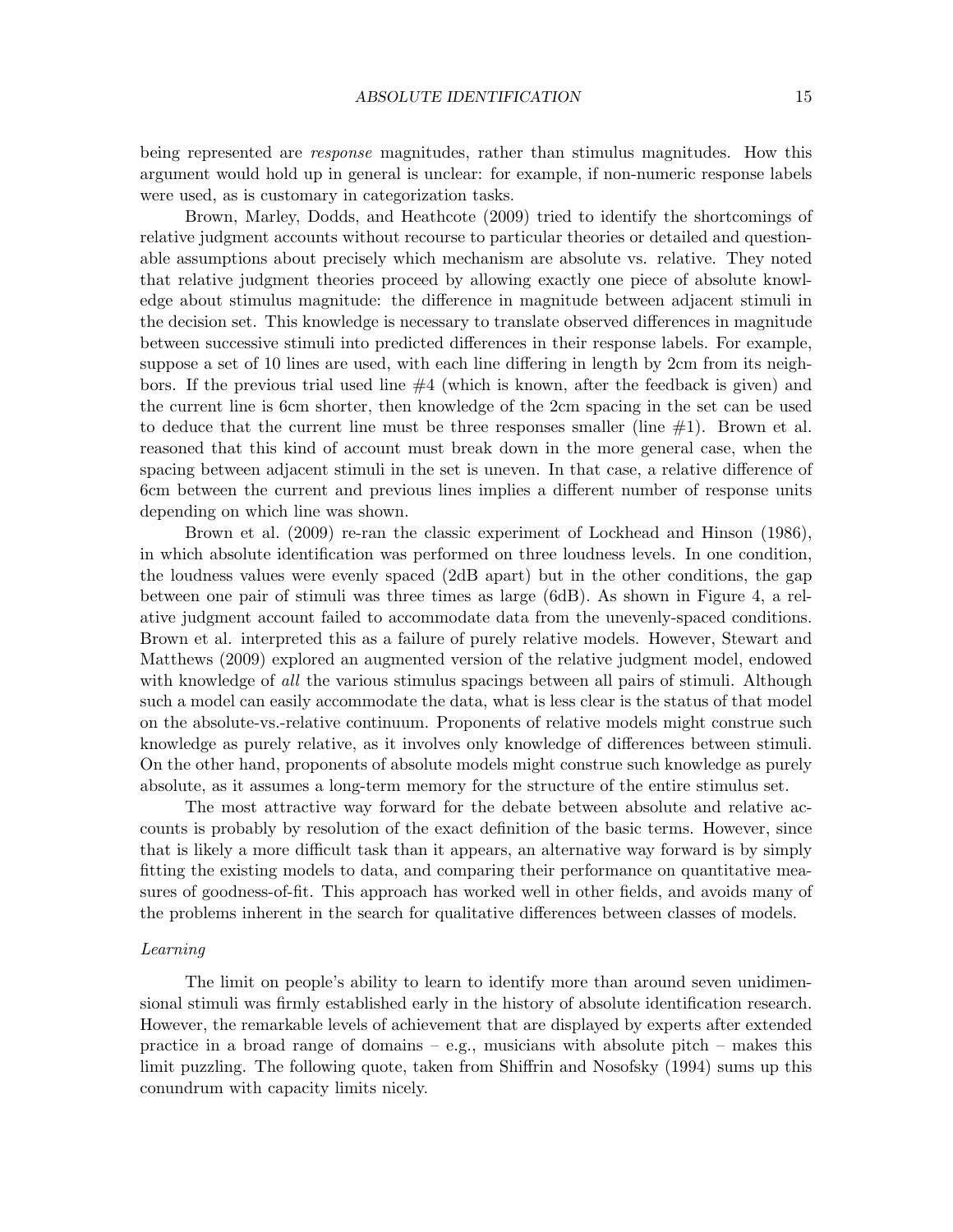

Figure 4. Top panel: Schematic illustration of the stimuli used in Brown et al.'s (2009) experiment. Bottom panel: Response accuracy (y-axis) for each stimulus (symbols) conditioned on the previous stimulus (x-axis). The upper row of panesl show data, the middle row show predictions from the SAMBA model, and the lower row of panels show predictions from the RJM. The three columns correspond to the low-spread, even-spread and high-spread conditions. Reproduced from Figures 1 and 4, Brown, Marley, Dodds and Heathcote (2009).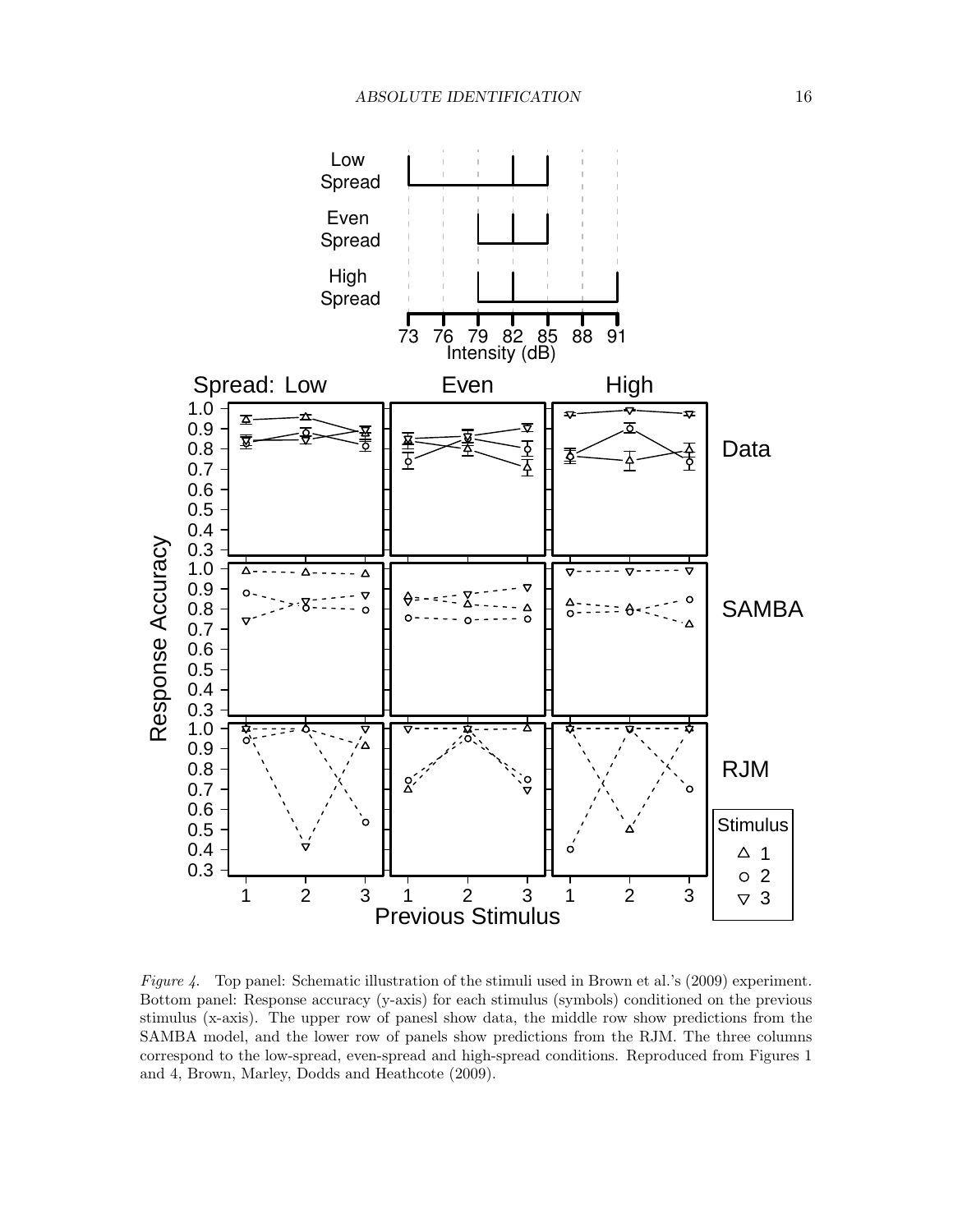"As an anecdotal example, Robert M. Nosofsky started his research career around 1980 in the acoustical laboratory of David Green and R. Duncan Luce, two researchers who happened at the time to be studying absolute identification of loudness ... As a cocky young graduate student, Nosofsky 'knew' that with a bit of practice, he could surely learn to perfectly identify a set of 12 loudnesses. After locking himself in one of Green's sound-proof booths for several weeks, and hearing tone after tone after tone, his absolute identification performance remained unchanged. He did succeed, however, in increasing substantially his need for psychotherapy."

Research in the last 10 years, however, suggests that Professor Nosofsky was just unlucky to choose the particular stimulus continuum (loudness), and that other stimulus dimensions are more amenable to learning, at least for some people. Rouder, Morey, Cowan, and Plaltz (2004) showed that at least one of their participants, the redoubtable RM, was capable of far exceeding a limit of seven items in absolute identification of line length. Indeed, all three participants in their experiments were shown to display some learning. However, after extended practice, RM (one of the authors) displayed a remarkable ability to accurately identify up to almost 20 stimuli. The other two participants, despite not performing at quite the same level, both achieved performance equivalent to the perfect identification of around 10-13 items, both above Miller's limit of 9.

Dodds, Donkin, Brown, and Heathcote (2011) replicated the key finding from Rouder et al.'s (2004) study. Dodds et al. then extended the findings in a series of seven experiments. Many more participants were observed to show substantial learning, though none quite reached the high bar for absolute identification of line lengths set by RM. Dodds et al. (2011) showed that the learning could be observed for stimulus modalities other than line lengths, including the separation between dots (which removed the confound of brightness with line length), and the degree of angular rotation of a line. As shown in Figure 5, auditory stimulus sets, particularly the tone loudnesses that repelled Nosofsky's determined assault, were shown to be much more difficult to learn. Tones of varying frequency presented an interesting case, given the popular belief in the existence of absolute or perfect pitch. Four of the six participants who practiced with tones of varying frequencies showed no substantial improvement. However, one participant showed learning on the order of that displayed by RM with line lengths, and another showed smaller, but still substantial, improvement. By the end of just ten experimental sessions, the best performer could identify about 16 items and was showing of no signs of a slowing in their learning rate, suggesting they could have achieved even better performance with further practice.

Dodds et al.'s (2011) results might be crudely described as showing that absolute identification performance can be improved for all kinds of stimulus sets with extended practice; except for stimulus sets based on tones of varying loudness. This result resolves the apparent contradiction between new and old findings on practice effects. These new results, however, raise a host of new issues. For one, there is the unresolved question of why tone loudness cannot be learned, while other stimulus types can: and further, why the ease of learning might differ between other stimulus sets. In further work, Dodds, Rae, and Brown (in press) found that those continua supporting learning may have a psychological representation of magnitude that is more complex than the simple, one-dimensional physical structure of the stimulus set (see also Dodds, Donkin, Brown, & Heathcote, 2010). For example, although lines vary on a single physical dimension – length – they may, after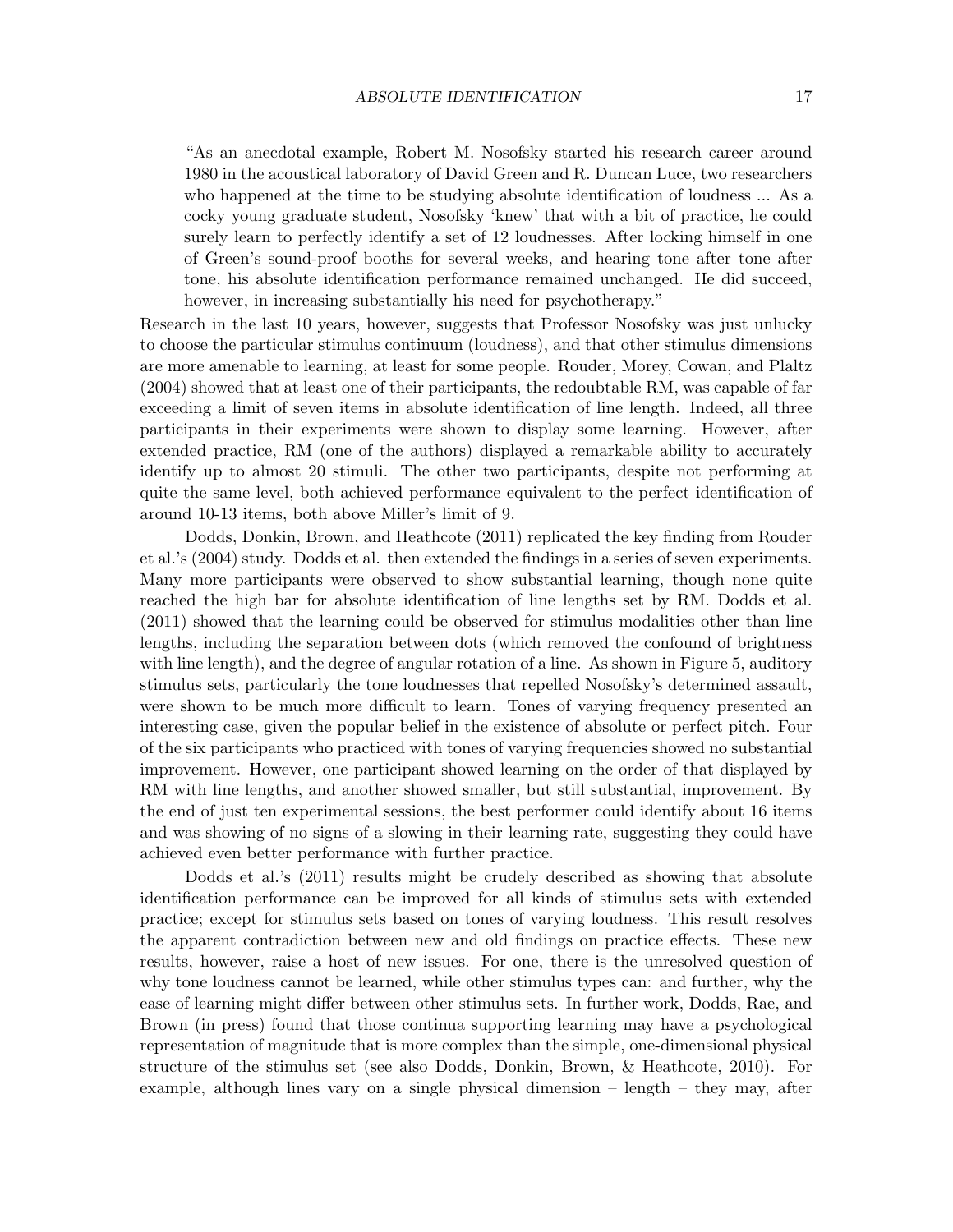

Figure 5. Information transmission as a function of sessions of practice plotted for two experiments from Dodds et al. (2011). The left panel of the figure is a replication of the unusually large amount of learning observed for lines of varying length. In the right panel, however, we see the more standard limited capacity for tones of varying loudness, that was more commonly reported in absolute identification experiments. Reproduced from Figures 1 and 5, Dodds, Donkin, Brown and Heathcote (2011).

extended practice, develop a higher-dimensional psychological representation. This greater dimensionality provides additional information for the participants to learn, and may allow for continued improvement in performance (Rouder, 2001). For lines of various length, it is not clear what these extra dimensions of information might be. However, for some other stimulus sets, more is known. For example, tones that vary in pitch form a physically one-dimensional set, but this dimension is represented psychologically as a two-dimensional helix: the well-known separation of musical notes into chroma and octaves.

Dodds et al.'s (2011) study also revealed considerable individuals differences in the ability to learn. The best predictor of such differences seems to be initial performance. That is, participants who performed well in the first few hundred trials also were also those who showed the greatest improvement with subsequent practice. The direction of this correlation can be considered surprising. One might naively expect a negative correlation, since poorer initial performance leaves greater room for improvement. An open question about the nature of learning in absolute identification regards the reason for the observed correlation. One possibility lies in a link between the psychological representation of stimulus sets and performance. Dodds et al. (in press) observed that extended practice was related to a move away from simple (one-dimensional) psychological representations towards more complex representations. Although there is a chicken-and-egg problem that requires attention here, it suggests that improved absolute identification performance occurs through reorganization of the psychological representation of the stimulus set.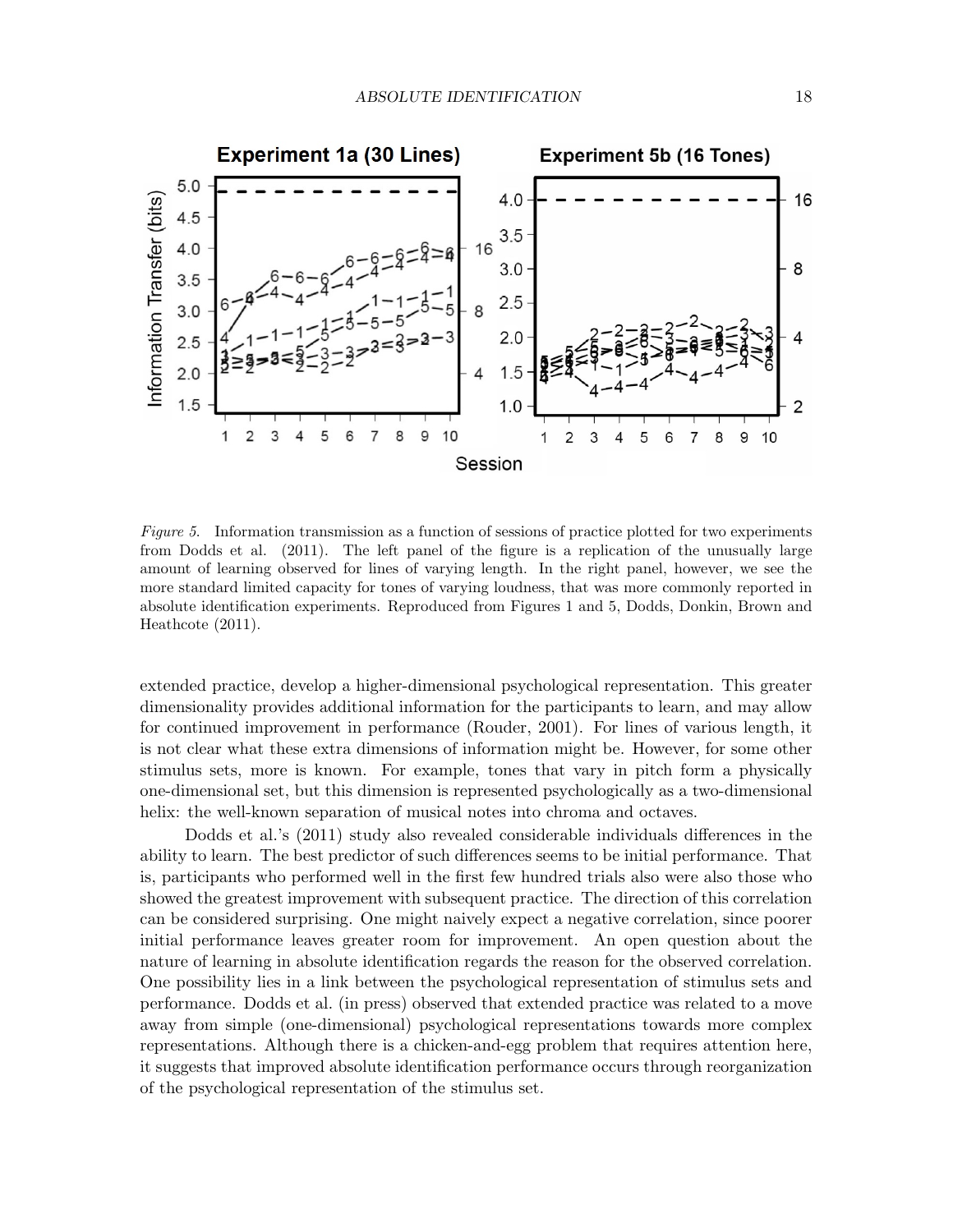An important unanswered question is how theories of absolute identification should incorporate learning. Accounting for learning is no trivial task, especially since most models were developed to account for exactly the opposite – severe and resistant capacity limitations. Dodds et al. (2011) made inroads to understanding how to account for the effects of practice by looking at what practice does to the previously described benchmark phenomena. Bow effects remain across practice with approximately the same magnitude. Similarly, the stimulus presented on trial  $N-1$  maintains an assimilative effect at the beginning and end of practice. However, the contrast effect from stimuli further back in the trial sequence  $(N-2, N-3, \text{ etc.})$  is greatly reduced by practice. This reduction in contrast effects with practice can be seen as an adaptive behavior. Contrast effects represent incorrect responses, but such errors can be adaptive in situations where the to-be-identified stimuli drift slowly with time. Such drift did not occur in the experiment, which makes learning to reduce contrast effects adaptive. Incorporating learning into absolute identification models by modulating contrast mechanisms is, therefore, a good start to accounting for practice effects. However, changes in contrast are unlikely to be the sole locus of learning – e.g. in the SAMBA model we have found that completely removing the contrast mechanism leads to an improvement in performance that was only about one third of the size observed in some of Dodds et al.'s participants.

Clearly, practice effects provide a challenge to existing models claiming to aspire to a complete account of absolute identification. The set of empirical results we have summarised provide clues as to the locus of the effect of practice, as well as providing concrete targets for model fitting. Further, it seems likely that the increase in performance for some modalities may be, at least partially, driven by the development of higher-order representations of stimuli. Finally, the magnitudes of individual differences in practice effects should be in some way related to initial performance.

## Absolute Identification vs. Perfect Pitch

"Perfect pitch", also known as absolute pitch, is the ability to perform almost perfectly on an absolute identification task where the stimuli are a set of musical notes that must be labelled with their chroma and octave (e.g. " $C4$ ", also known as "middle  $C$ "). Absolute pitch is considered to be rare with only 1 in 10,000 of the general population reported as having the ability (Bachem, 1955; Takeuchi & Hulse, 1993). Rates are said to rise to 1 in 1,500 amongst amateur musicians (Profita & Bidder, 1988), and up to 1 in 7 in highly accomplished musicians (Baharloo, Johnston, Service, Gitschier, & Freimer, 1998). However, those rare people who possess absolute pitch are able to accurately identify dozens of different stimuli, well beyond the limits observed in other stimulus sets. This raises questions about the difference between absolute pitch and absolute identification using other stimulus sets. Miller (1956) noted this apparent dichotomy, but was unable to explain it.

An obvious candidate explanation for the difference in performance between absolute identification tasks in general and absolute pitch tasks is the difference in the physical dimensionality of the stimuli. Live or recorded musical notes are sometimes used in absolute pitch tasks, but these stimuli are physically multi-dimensional, consisting of a fundamental frequency and a series of harmonic overtones. There are also marked variations in timbre, volume, resonance and decay characteristics across the registers of the musical range (Lockhead & Byrd, 1981; Terhardt & Seewann, 1983). Any of these attributes might be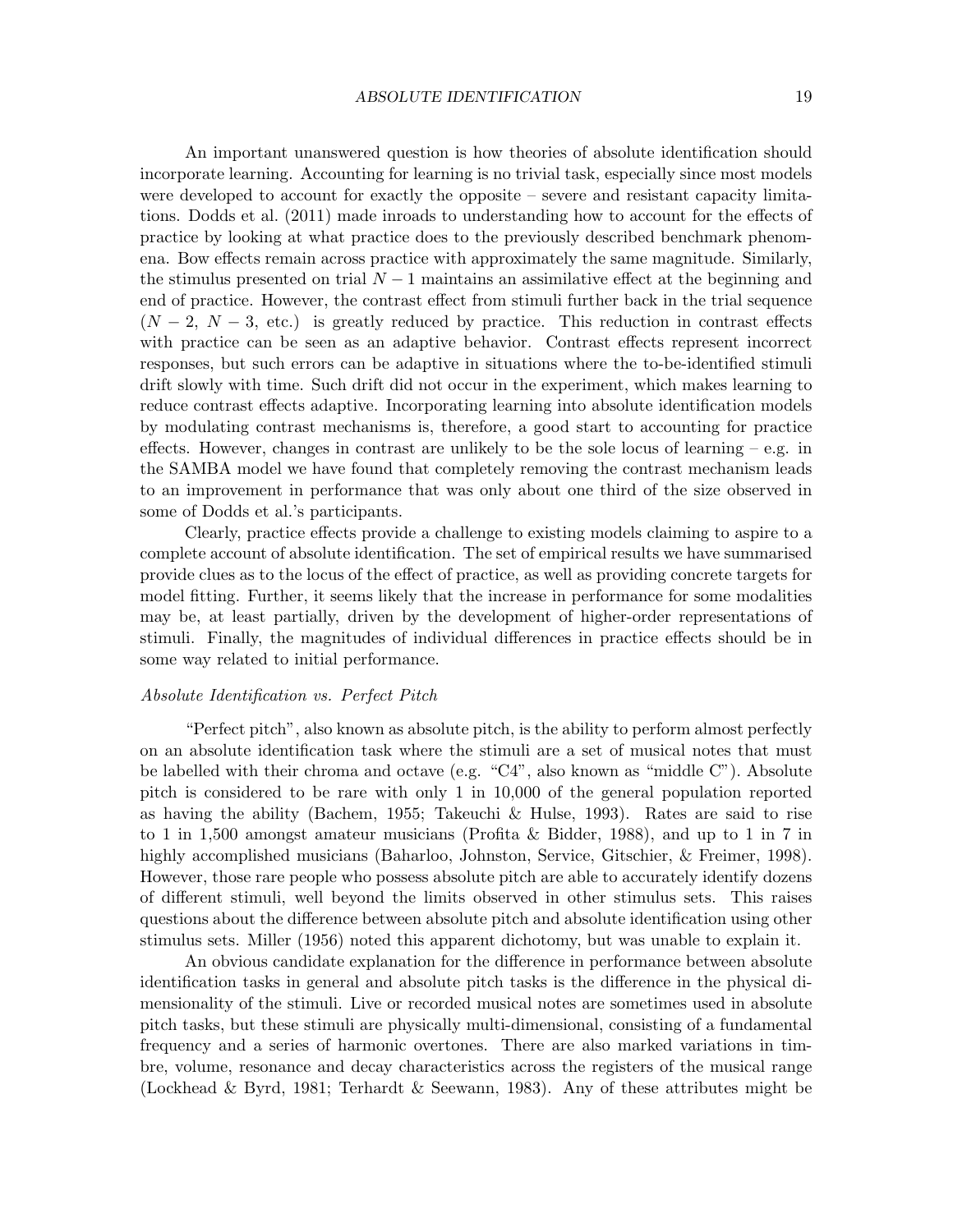used by observers to out-perform the usual limitations of absolute identification. However, even when the stimuli are truly one-dimensional – computer-generated sine tones – some people can still exhibit absolute pitch performance (Athos et al., 2007). This may represent an end-point of the kind of learning observed by Dodds et al. (2011) and Dodds et al. (in press), where extended practice altered the psychological representation of pure tones, supporting improved identification. This explanation is further supported by the prevalence of "octave errors" in identification of pitch (where a note is mistaken for a note with the same chromatic name in a different octave).

Another possible explanation for good performance in absolute pitch tasks is that people, especially musicians, have more exposure to the stimuli generally used in absolute pitch tasks – musical notes. Previous thinking considered absolute pitch to be an innate quality possessed by very few people, and a skill unable to be learned (e.g., Revesz, 1953). However, many recent researchers agree there is a critical period, under the age of approximately eight, where children can learn absolute pitch if exposed to enough musical training, with several researchers noting a correlation between absolute pitch ability and musical training during the critical period (e.g., Levitin & Rogers, 2005). However, exposure to musical training during this critical period is not sufficient to develop absolute pitch, as most people who are musically trained during this period do not develop the ability (Baharloo et al., 1998). There are conflicting views as to whether learning is possible beyond the critical period. Some researchers maintain absolute pitch cannot be learned to any level of fluency after the critical period (e.g., Zatorre, 2003), while others argue that with enough practice, learning is possible (e.g., Lundin, 1963). Dodds et al.'s (2011) results support the latter view.

Evidence that absolute pitch is a learned ability, rather than innate, comes from the non-uniform performance across the range of notes. People with absolute pitch most accurately identify those notes to which they have had more exposure. Middle C and other white-key notes on the piano are often most accurately identified (Lundin, 1963; Takeuchi & Hulse, 1993), perhaps because these are the first notes learned in standard piano training (Athos et al., 2007; Miyazaki, 2004). Similarly, violin players are able to more accurately identify the open A string, as they are very familiar with this tone (Brammer, 1951), and in general musicians more accurately identify pitch on their own instrument (Takeuchi  $\&$ Hulse, 1993).

Prior work on absolute pitch has often been confounded by the presence of feedback, and by the skill known as "relative pitch". Relative pitch is the ability to identify differences between notes, rather than individual notes in isolation (Miyazaki, 1995). The difference between two notes is known as a "musical interval", and musicians are trained to identify these intervals accurately. Relative pitch plays an important role in musicianship, whereas absolute pitch does not. Confounds arise when absolute pitch is tested in the usual way, by a succession of notes with feedback on the correct answer provided after each. Participants with good relative pitch skills can use the judged intervals, combined with knowledge of the previous note from feedback, to perform accurately – even without possessing absolute pitch skills. Some experimenters have attempted to separate the contribution of relative and absolute pitch by using interference tasks between trials (e.g. Zatorre & Beckett, 1989), or separating successive tones by long time intervals (Baharloo et al., 1998). A simpler technique to control for relative pitch is to remove feedback information, which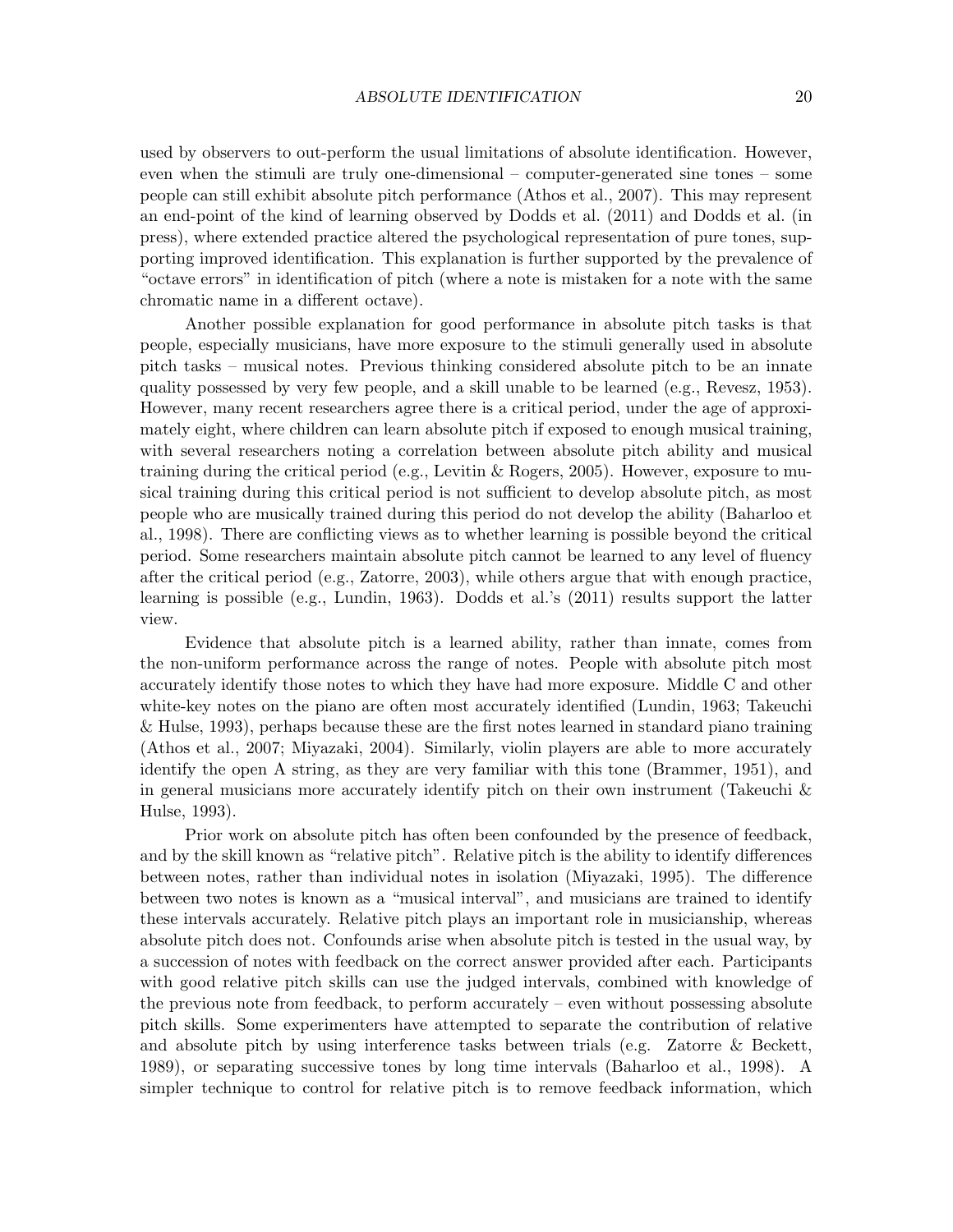makes knowledge of the intervals unhelpful. However, feedback must be given at some points, both for motivation and to stop poorly performing participants from becoming wildly inaccurate. A compromise involves alternate blocks with feedback and without feedback (Ward & Lockhead, 1970).

Speakers of tonal languages (e.g., Mandarin, Cantonese, Thai) have been reported to have an advantage in pitch perception due to their use of pitch in conveying the meaning of words (e.g., Deutsch, Henthorn, Marvin, & Xu, 2005). This hypothesis incorporates the ideas that extended practice with identifying pitch (when speaking a tonal language) and exposure to this task during childhood (when learning language) might both support the development of absolute pitch. Various studies have provided indirect support for the assumed link, between tonal language and absolute pitch, such as Pfordresher and Brown (2009), who found that native tonal language speakers were better able to imitate and perceptually discriminate musical pitch. Deutsch et al. (2009) investigated the pitch ranges of female speech in two relatively isolated villages in China, and found that the pitch range of speech is heavily influenced by an absolute pitch template that is developed through long term exposure. However, other studies have reported that tonal language speakers have no advantage in absolute pitch (e.g., Bent, Bradlow, & Wright, 2006; Schellenberg & Trehub, 2007).

In a recent experiment from our lab (not yet published), 60 native Chinese language speakers identified pure sine tones in a standard absolute identification paradigm. All 60 participants were university students at Sichuan University, Chengdu, China, 30 of whom were enrolled in the Music Faculty, and 30 of whom were enrolled in the Faculty of Administration. Although the music students outperformed the administration students when feedback was provided ( $p \leq .01$ ), there was no difference between the two groups when no feedback was given  $(p = .57)$ . Further, both groups' mean performances for feedback and non-feedback blocks were well below Miller's (1956) upper limit of 9 stimuli, suggesting that native Chinese [tonal] language speakers do not have an advantage in identifying uni-dimensional tones.

#### Response Times

Response times used to be rarely collected in absolute identification experiments, and they have not been nearly as often subjected to the detailed analysis given to response choices. Previous research has identified several effects in mean response times that are analogous to effects in choice. These include the effects already outlined: bow effects, in which responses to extreme stimuli are faster than those to middle stimuli (Lacouture, 1997; Lacouture & Marley, 1995, 2004), and capacity limitations, where RTs slow down as the number of stimuli increases (Kent & Lamberts, 2005) (see Figure 2 for an example of these). Sequential effects on mean response times have also been observed due to response repetition (Petrov & Anderson, 2005) and assimilation (Lacouture, 1997).

It could be argued that response times can be safely ignored because they fail to provide additional constraint on theories of absolute identification beyond the constraints provided by response choice data. This argument rests on the assumption that effects on response time are always just the inverse of effects on response choices (e.g., increased accuracy is always associated with decreased response time). Given this assumption, any theory that can successfully account for the effect of some manipulation on accuracy will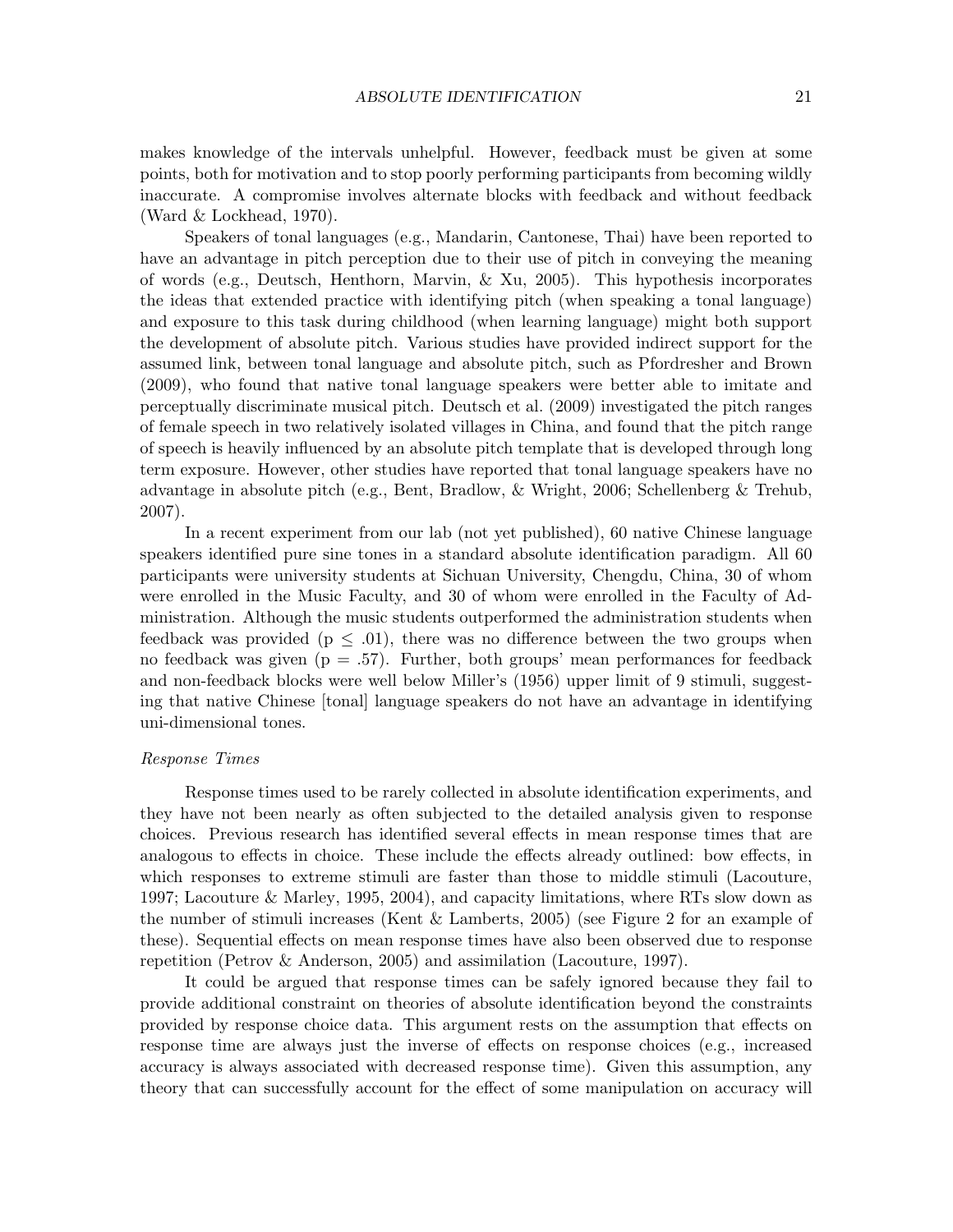need only invert those predictions to also account for response times. Such inversion can be accomplished by feeding the output of the model into evidence accumulators (like those used in the SAMBA model of Brown et al., 2008). Large outputs drive the accumulators more quickly, resulting in the required faster and more accurate responses.

However, Donkin, Brown, Heathcote, and Marley (2009) showed that an inverse relationship between accuracy and response time is not always observed. In a re-analysis of data collected by Lacouture (1997), manipulations of the distance between stimuli sometimes had large effects on choice probability but no effects on response time. For example, in one condition, participants were presented with a stimulus set composed of five smaller lines (#1-5) and five longer lines (#6-10), with a much larger gap between stimuli #5 and #6 than between other adjacent stimuli. As might be expected, participants were more accurate with stimuli that lay on the bounds of the gap between the two subsets of stimuli; they never confused stimuli  $#5$  and  $#6$ . Despite this benefit in accuracy, however, responses to the stimuli on the edge of the center gap were just as slow as when standard equally spaced stimuli are used.

This, and similar, results are important because they cannot be accounted for by any model that simply relies on a strict inverse relationship between accuracy and response time. More generally, such a dissociation between accuracy and response time runs counter to the claim that response time is not worthy of investigation in absolute identification.

The result also provides a strong challenge to models of absolute identification. Donkin et al. (2009) showed that the SAMBA model provides a natural account of the dissociation between accuracy and speed due to stimulus spacing (see Figure 6). The credit, however, must go to the mapping model from Lacouture and Marley (1995), for the dissociation arises out of the mapping stage of SAMBA. Recall that the mapping model takes a single magnitude estimate,  $z$ , and transforms it into a set of  $K$  response strengths,  $R_i$ ,  $i = 1..K$ . This transformation is accomplished via the formula  $R_i = (2Y_i - 1)z - Y_i^2 + 1$ , where  $Y_i$  measures the average magnitude estimate for stimuli classified with response i. The transformation is parameter-free, and depends only upon the relative position of each of the K stimuli in the stimulus space (as recorded by  $Y_n$ ). When these  $Y_n$ s represent stimuli with a large, central gap, the mapping produces response strengths that yield high accuracy for stimuli adjacent to the gap, but response times that remain slow.

What made the fits of the SAMBA model to these data particularly compelling was that they were essentially parameter free. The spacing experiments from Lacouture (1997) were part of a larger experiment with other manipulations, including a control condition. In this baseline condition, a standard set of 10 equally-spaced stimuli were used, and Brown et al. (2008) had already shown that SAMBA could fit these control data. Donkin et al. (2009) fixed SAMBA's parameters to those estimated in the controlled condition, and then allowed only the representation of the stimulus spacings (the  $Y_i$ s) to change across conditions, with the further constraint that those  $Y_i$ s veridically represented the stimulus spacings used in the experiment. With this setup, SAMBA gave accurate quantitative predictions for the data from all of the spacing conditions.

#### Inter-trial Interval and Sequential Effects

Different models of absolute identification make different predictions about the influence of manipulating the time between decisions. As noted by Matthews and Stewart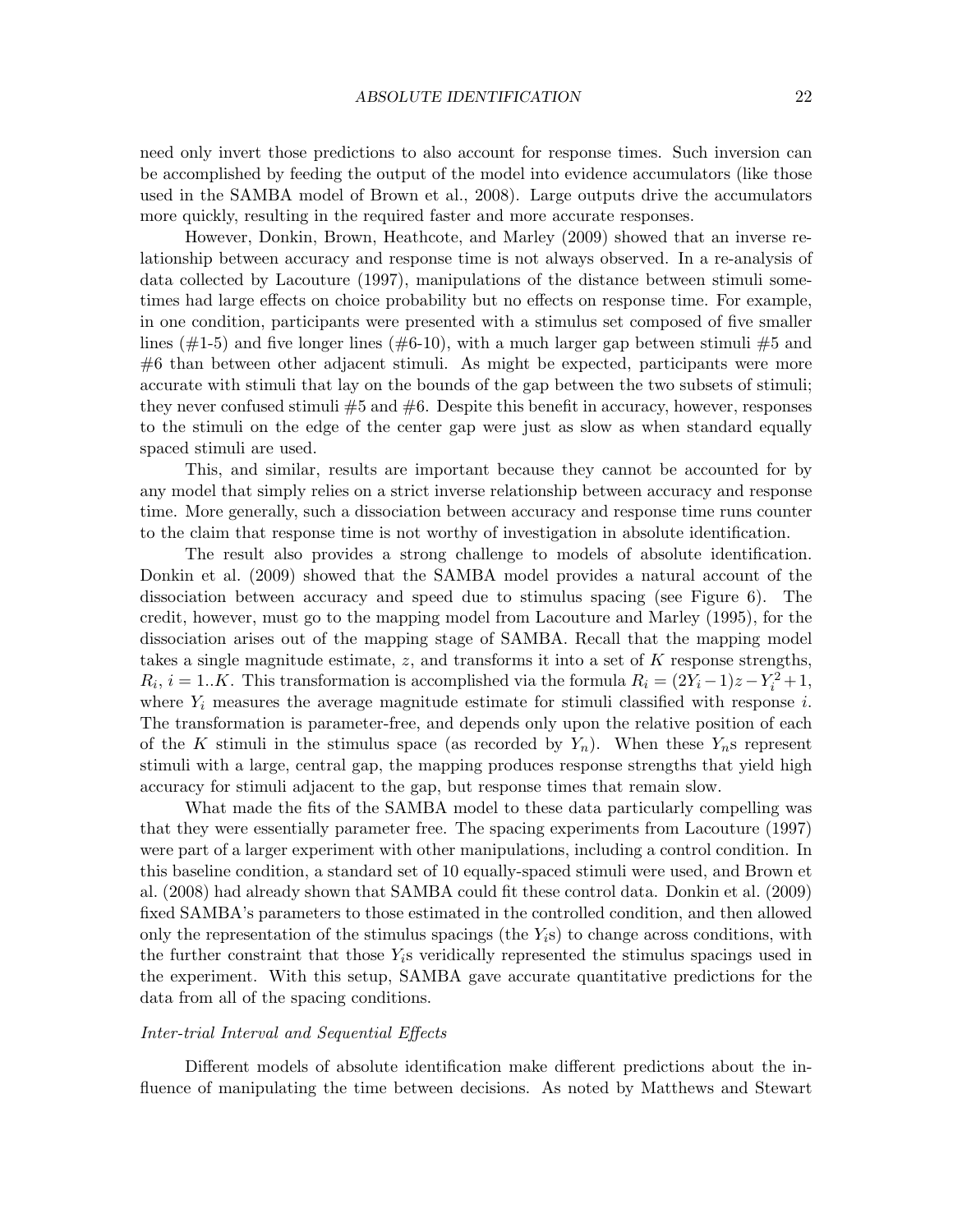

Figure 6. Dashes above the top panels provide a schematic representation of the stimuli used in Lacoutures (1997) experiment. The second row shows response accuracy and the third row shows mean RT for correct responses, both as functions of response. Data are shown as points with standard error bars that are joined by solid lines, and SAMBAs fits are shown with dotted lines, and the arrows between panels show where large gaps separate adjacent stimuli. These gaps lead to different effects on response times than accuracy. Reproduced from Figure 2, Donkin, Brown, Heathcote and Marley (2009).

(2009), there have been three basic accounts for sequential effects: criterion shifts, memory confusions, and selective attention. These three explanations correspond (approximately) to the Thurstonian, relative judgment, and restricted capacity model classes outlined earlier.

The Thurstonian models assume that sequential effects arise out of shifts in criteria; a fast-moving tracking process which produces assimilation, and a relatively slow-moving stabilizing mechanism that produces contrast. Both of these shifting processes decay in strength over time. If the time between trials is increased, then the criteria will have more time to return to their original positions, resulting in a reduction in both assimilation and contrast. The relative judgment models also predict a reduction in sequential effects with increased inter-trial interval due to decay, but the decay is located in a different process. Sequential effects in relative judgment models are caused by the interference from memories of the previous stimuli. Assuming that memory decays with time, then more time between stimulus presentations would reduce the confusion coming from memory.

In agreement with the other classes of models, the selective-attention-based SAMBA model also predicts that assimilation will decrease with inter-trial interval, but it disagrees in predicting that contrast will actually increase. The reduction in assimilation again comes about because of decay, in this case in the activity of response accumulators in the decision stage of the model. More time will allow the starting activity in accumulators to return to baseline levels, thus reducing assimilation to the previous response. The increase in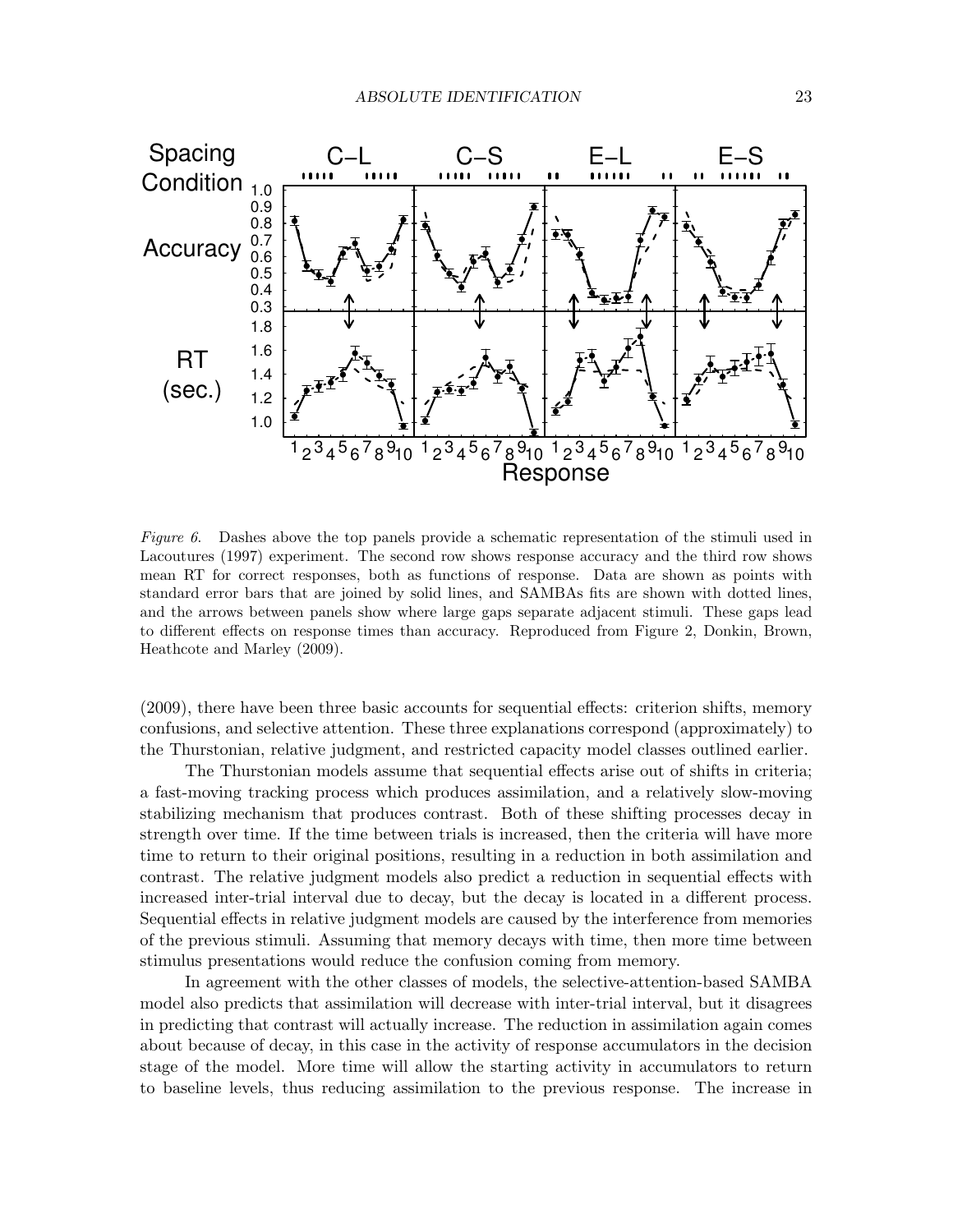contrast is a by-product of SAMBA's existing explanation for how contrast occurs in general, the re-allocation of attention to the representation of the previous stimulus. Recall that the stimulus context is maintained via a rehearsal process in which attention is randomly allocated across the range of stimuli used in the current experiment. Contrast occurs because the location in which the previous stimulus was presented receives increased attention. So, while rehearsal activity decays across the rest of the stimulus space, the previous stimulus location is given preferential rehearsal. If this selective attention is allowed to continue for a longer time, due to an increased inter-trial interval, the contrast effect will increase in magnitude.

Matthews and Stewart (2009) manipulated the time between trials to be either 0 or 5 seconds in an otherwise standard absolute identification experiment. They found that relative to the small inter-trial interval condition, assimilation was reduced, and contrast increased when the time between trials was longer. This pattern of results appears to align with the predictions from SAMBA and to contradict those from Thurstonian and relative judgment models. However, a more sophisticated analysis of the data that used regression equations to separate out the influence of previous stimuli and previous responses revealed a more challenging pattern of results for theories of absolute identification.

Responses from participants were fit with a regression equation in which both stimuli and responses were included as predictors:

$$
R_n = r_0 + \alpha_0 S_n + \alpha_1 S_{n-1} + \beta_1 R_{n-1} + \alpha_2 S_{n-2} + \beta_2 R_{n-2} + e_n
$$

Where  $R_n$  is the response made on the nth trial,  $S_n$  is the stimulus presented on the nth trial,  $\alpha$  and  $\beta$  are regression coefficients, and  $e_n$  is a normally distributed error term. Based on this equation, Matthews and Stewart (2009) found that assimilation to responses does not decrease as inter-trial interval increases (i.e., that  $\beta_1$  remains positive and of approximately the same magnitude in both short and long inter-trial interval conditions), but rather that contrast to the previous stimuli increases as inter-trial interval increases (i.e., both  $\alpha_1$  and  $\alpha_2$  become more negative).

The observed increase in contrast with inter-trial interval is predicted by the selective attention explanation for contrast, but is inconsistent with the Thurstonian and relative judgement accounts for sequential effects. Recall, however, that SAMBA predicted a decrease in assimilation to the previous response with inter-trial interval. Though the raw data appear to agree with SAMBA, the regression coefficients reported by Matthews and Stewart (2009) suggest that the observed lack of an assimilation effect in the long inter-trial interval condition is due to an increase in contrast to the previous stimulus, rather than a reduction in assimilation to the previous response. This suggests that either the mechanism by which SAMBA produces assimilation is inappropriate and needs adjustment, or that the decay process is extremely slow.

## Conclusion

Absolute identification is an apparently simple task: take a set of lines that vary only in length, or tones that vary only in loudness; label them in a straightforward way; and ask an observer to recall the correct labels, when shown stimuli one at a time. Despite this apparent simplicity, there is a wealth of complicated and robust patterns that have been identified in absolute identification data over the past 60 years.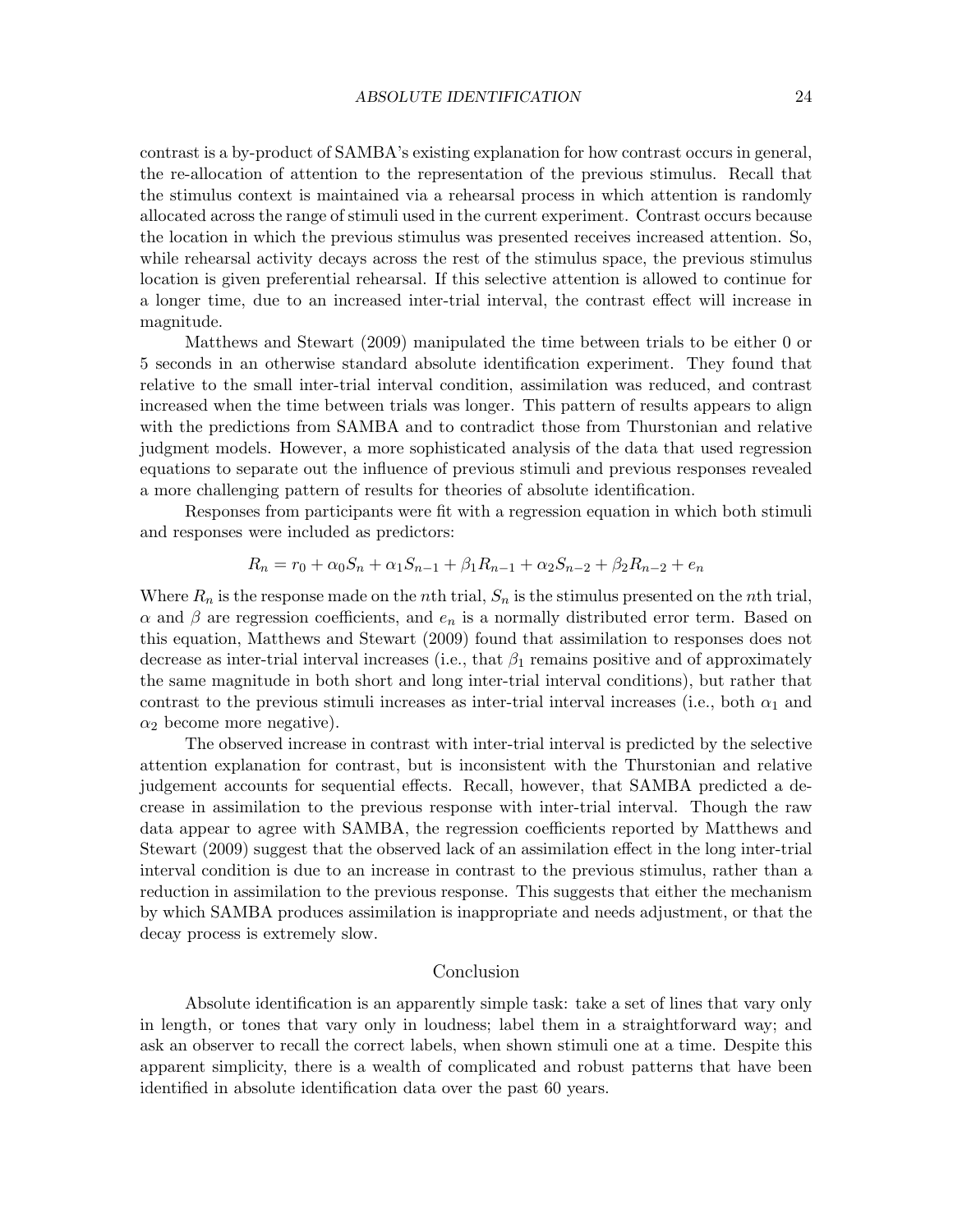Early theoretical accounts of absolute identification were inspired by some of the most fundamental data patterns – for example, the relative judgment models were inspired by the ubiquitous sequential effects, and the limited capacity models by the observed performance limits. Since they were inspired by just one of the many fundamental phenomena, these theories all had problems in accounting for the full range of data. More recent theories are more complex, and share structure with more than one type of earlier theory. These new theories aim to provide a comprehensive account of the full range of absolute identification phenomena (Petrov & Anderson, 2005; Stewart et al., 2005; Brown et al., 2008).

This leaves some clear challenges for future empirical and theoretical research in absolute identification:

• What exactly constitutes a "purely relative" and "purely absolute" theoretical account? Can the current models be modified to perfectly fit either category? If so, can a pure model explain the full range of data?

• What mechanism underpins the newly-observed learning effects in absolute identification? Are tones of varying loudness the only stimulus set which is impossible to learn?

• To what extent are the sequential effects in absolute identification malleable? They are apparently altered substantially by practice, and by the timing of the experimental procedure. These findings may provide new constraints on existing theories.

Further into the future, a challenge for absolute identification research will be to build links with other paradigms. Some paradigms clearly are closely related to absolute identification, such as magnitude estimation, magnitude production, and categorization. It should be relatively simple for empirical work to explore the links between these fields, but a more difficult challenge will be to integrate and unify theoretical accounts in the different fields, where possible.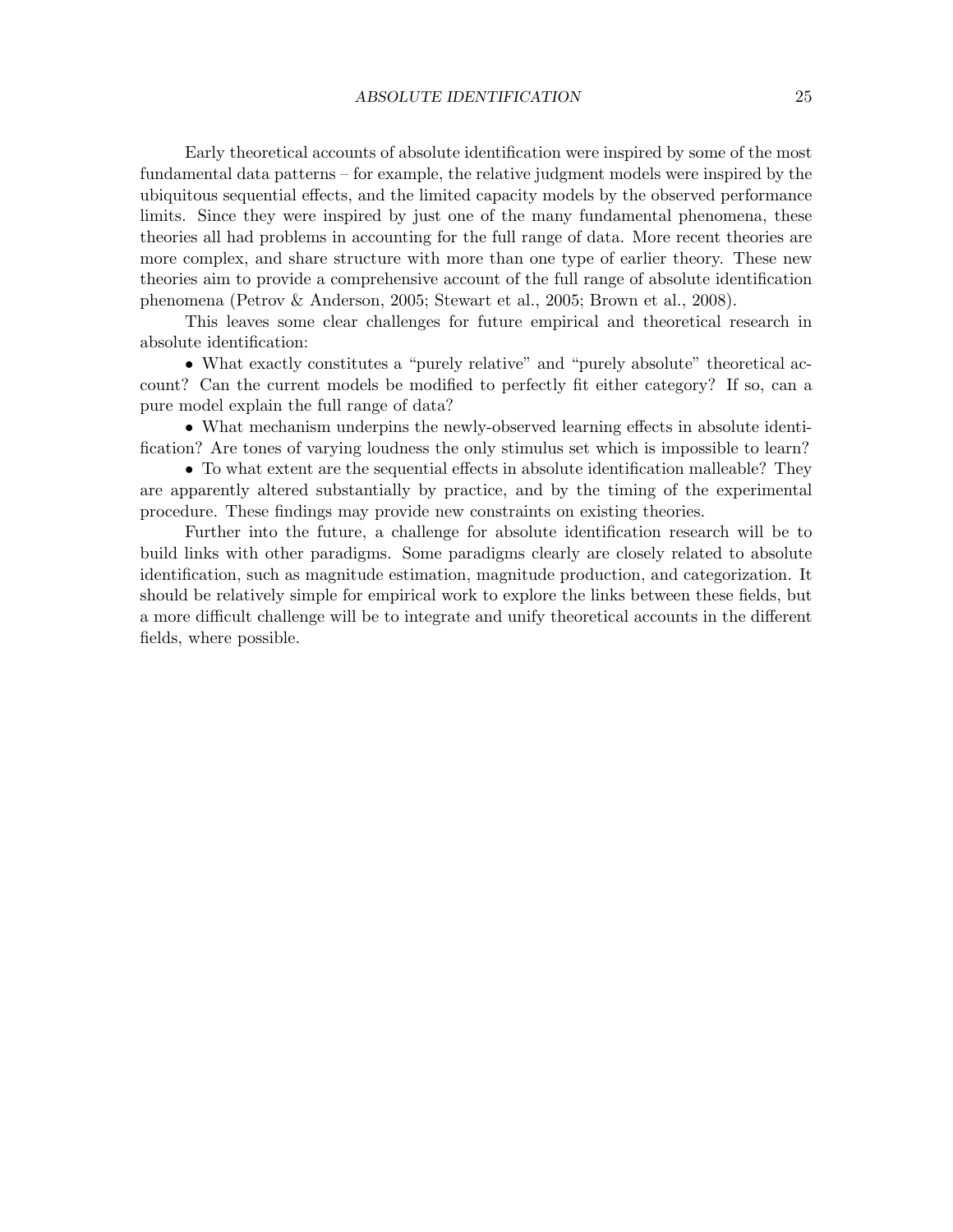# References

Anderson, J. R. (1990). The adaptive character of thought. Hillsdale, NJ: Hillsdale.

- Anderson, J. R., & Lebiere, C. (1998). The atomic components of thought. Mahwah, NJ: Erlbaum.
- Athos, E., Levinson, B., Kistler, A., Zemansky, J., Bostrom, A., Frimer, N., & J., G. (2007). Dichotomy and perceptual distortions in absolute pitch ability. *Proceedings of the National* Academy of Sciences, 104 (37), 14795–14800.
- Bachem, A. (1955). Absolute pitch. Journal of the Acoustical Society of America, 27, 1180-1185.
- Baharloo, S., Johnston, P., Service, S., Gitschier, J., & Freimer, N. (1998). Absolute pitch: An approach for identification of genetic and nongentic components. American Journal of Human Genetics, 62, 224-231.
- Bent, T., Bradlow, A., & Wright, B. (2006). The influence of linguistic experience on the cognitive processing of pitch in speech and non-speech sounds. Journal of Experimental Psychology: Human Perception and Performance, 32, 97-103.
- Braida, L. D., & Durlach, N. I. (1972). Intensity perception: Ii. resolution in one-interval paradigms. Journal of Acoustical Society of America, 51 , 483–502.
- Braida, L. D., Lim, J. S., Berliner, J. E., Durlach, N. I., Rabinowitz, W. M., & Purks, S. R. (1984). Intensity perception: Xiii. perceptual anchor model of context-coding. Journal of the Acoustical Society of America, 76 , 722–731.
- Brammer, L. (1951). Sensory cues in pitch judgment. Journal of Experimental Psychology, 41(5), 336–340.
- Brown, S. D., & Heathcote, A. (2005). A ballistic model of choice response time. Psychological Review, 112, 117-128.
- Brown, S. D., Marley, A., Dodds, P., & Heathcote, A. (2009). Purely relative models cannot provide a general account of absolute identification. Psychonomic Bulletin  $\mathcal B$  Review, 16, 583–593.
- Brown, S. D., Marley, A., Donkin, C., & Heathcote, A. J. (2008). An integrated model of choices and response times in absolute identification. Psychological Review, 115 (2), 396–425.
- De Carlo, L. (1992). Intertrial interval and sequential effects in magnitude scaling. Journal of Experimental Psychology: Human Perception and Performance, 18 , 1080–1088.
- De Carlo, L., & Cross, D. (1990). Sequential effects in magnitude scaling: Models and theory. Journal of Experimental Psychology: General, 119, 375-396.
- Deutsch, D., Henthorn, T., Marvin, E., & Xu, H. (2005). Absolute pitch among american and chinese conservatory students: Prevalence differences, and evidence for a speech-related critical period. Journal of the Acoustical Society of America, 119(2), 719–722.
- Deutsch, D., Le, J., Dooley, K., Henthorn, T., Shen, J., & Head, B. (2009). Absolute pitch and tone language: Two new studies. Proceedings of the 7<sup>th</sup> Triennial Conference of the European Society for the Cognitive Sciences of Music.
- Dodds, P., Donkin, C., Brown, S. D., & Heathcote, A. (2010). Multidimensional scaling methods for absolute identification data. In S. Ohlsson & R. Catrambone (Eds.), Proceedings of the  $32nd$ annual conference of the cognitive science society. Portland, OR.: Cognitive Science Society.
- Dodds, P., Donkin, C., Brown, S. D., & Heathcote, A. (2011). Increasing capacity: Practice effects in absolute identification. Journal of Experimental Psychology: Learning, Memory & Cognition, 37 , 477–492.
- Dodds, P., Rae, B., & Brown, S. D. (in press). Perhaps unidimensional is not unidimensional. Cognitive Science.
- Donkin, C., Brown, S. D., Heathcote, A., & Marley, A. A. J. (2009). Dissociating speed and accuracy in absolute identification: The effect of unequal stimulus spacing. Psychological Research,  $73$ , 308–316.
- Donkin, C., Chan, V., & Tran, S. (2014). The effect of blocking inter-trial interval on sequential effects in absolute identification. Quarterly Journal of Experimental Psychology.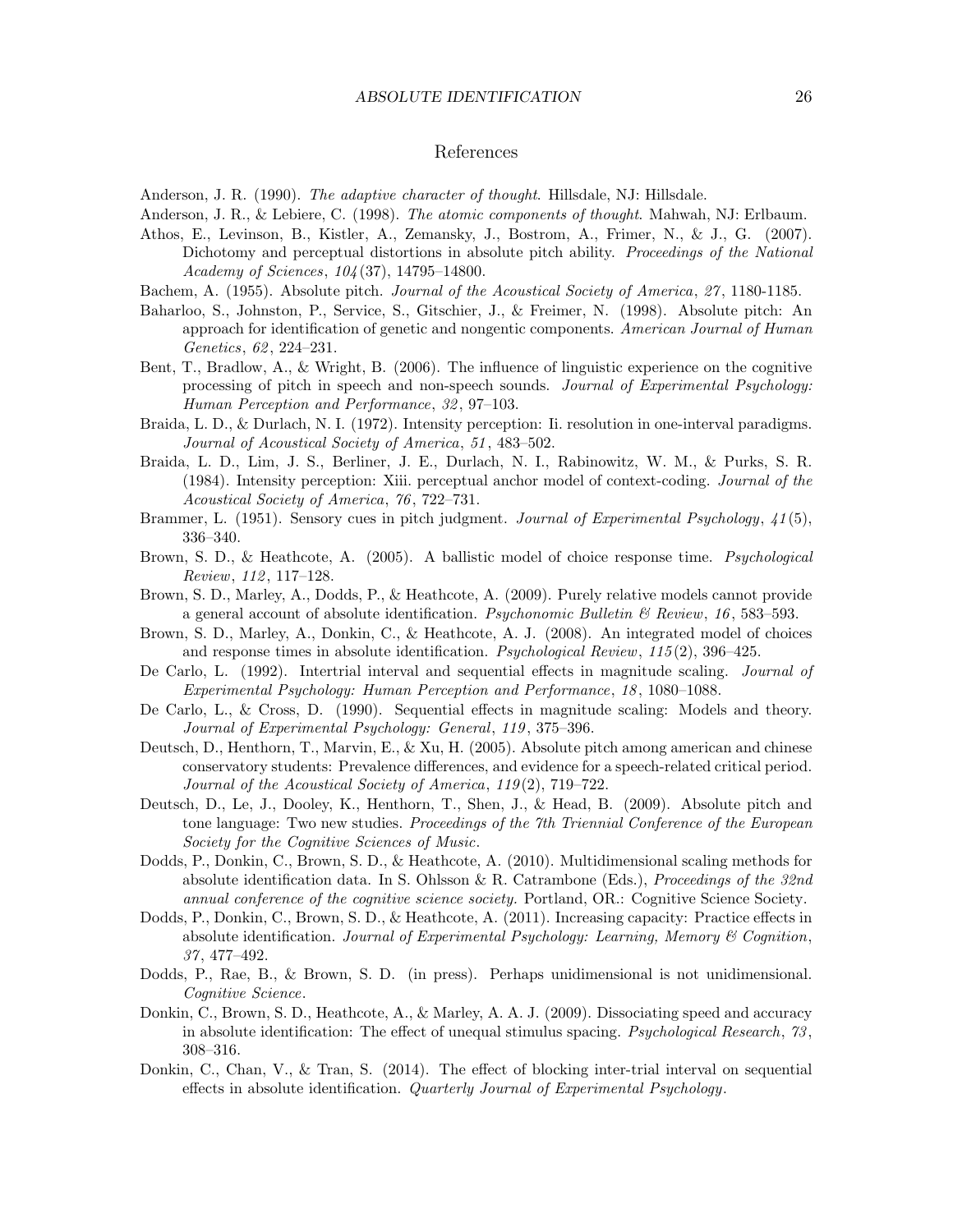- Durlach, N. I., & Braida, L. D. (1969). Intensity perception. i. preliminary theory of intensity resolution. Journal of the Acoustical Society of America, 46, 372–383.
- Ellis, A. J. (1876). On the sensitiveness of the ear to pitch and change of pitch in music. Journal of the Royal Musical Association,  $3, 1-32$ .
- Garner, W. R. (1953). An informational analysis of absolute judgments of loudness. Journal of Experimental Psychology, 46 , 373–380.
- Gilden, D. L. (2001). Cognitive emissions of  $1/f$  noise. Psychological Review, 108, 33–56.
- Gilden, D. L., Thornton, T., & Mallon, M. W. (1995).  $1/f$  noise in human cognition. Science, 267, 1837–1839.
- Hartman, E. (1954). The influence of practice and pitch-distance between tones on the absolute identification of pitch. American Journal of Psychology,  $67, 1-14$ .
- Holland, M. K., & Lockhead, G. R. (1968). Sequential effects in absolute judgments of loudness. Perception  $\mathcal B$  Psychophysics, 3, 409–414.
- Jones, M., Curran, T., Mozer, M. C., & Wilder, M. H. (2013). Sequential effects in response time reveal learning mechanisms and event representations. Psychological Review, 120 , 628–666.
- Jones, M., Love, B. C., & Maddox, W. T. (2006). Recency effects as a window to generalization: Separating decisional and perceptual sequential effects in category learning. Journal of Experimental Psychology: Learning, Memory & Cognition, 32 , 316–332.
- Kent, C., & Lamberts, L. (2005). An exemplar account of the bow and set size effects in absolute identification. Journal of Experimental Psychology: Learning, Memory, and Cognition, 31 , 289–305.
- Lacouture, Y. (1997). Bow, range, and sequential effects in absolute identification: A response-time analysis. Psychological Research, 60 , 121–133.
- Lacouture, Y., & Marley, A. (1995). A mapping model of bow effects in absolute identification. Journal of Mathematical Psychology, 39, 383-395.
- Lacouture, Y., & Marley, A. A. J. (2004). Choice and response time processes in the identification and categorization of unidimensional stimuli. Perception  $\mathcal B$  Psychophysics, 66, 1206–1226.
- Lamberts, K. (2000). Information-accumulation theory of speeded classification. *Psychological* Review, 107, 226-260.
- Laming, D. (1984). The relativity of "absolute" judgements. British Journal of Mathematical and Statistical Psychology, 37, 152–183.
- Levitin, D., & Rogers, S. (2005). Absolute pitch: Perception, coding, and controversies. TRENDS in Cognitive Sciences, 9, 26–33.
- Lockhead, G. R., & Byrd, R. (1981). Practically perfect pitch. Journal of the Acoustical Society of America,  $70(2)$ , 387-389.
- Lockhead, G. R., & Hinson, J. M. (1986). Range and sequence effects in judgment. *Perception*  $\mathscr{C}$  $Psychophysics, 40, 53–61.$
- Luce, R. D., Green, D. M., & Weber, D. L. (1976). Attention bands in absolute identification. Perception & Psychophysics, 20, 49-54.
- Luce, R. D., Nosofsky, R. M., Green, D. M., & Smith, A. F. (1982). The bow and sequential effects in absolute identification. Perception  $\mathcal B$  Psychophysics, 32, 397-408.
- Lundin, R. (1963). Can perfect pitch be learned? Music Educators' Journal,  $\mu$ 9(5), 49–51.
- Malmberg, K., & Annis, J. (2012). On the relationship between memory and perception: sequential dependencies in recognition memory testing. Journal of Experimental Psychology: General,  $141(2)$ , 233–259.
- Marley, A. A. J., & Cook, V. T. (1984). A fixed researsal capacity interpretation of limits on absolute identification performance. British Journal of Mathematical and Statistical Psychology, 37 , 136–151.
- Marley, A. A. J., & Cook, V. T. (1986). A limited capacity rehearsal model for psychological judgments applied to magnitude estimation. Journal of Mathematical Psychology, 30, 339– 390.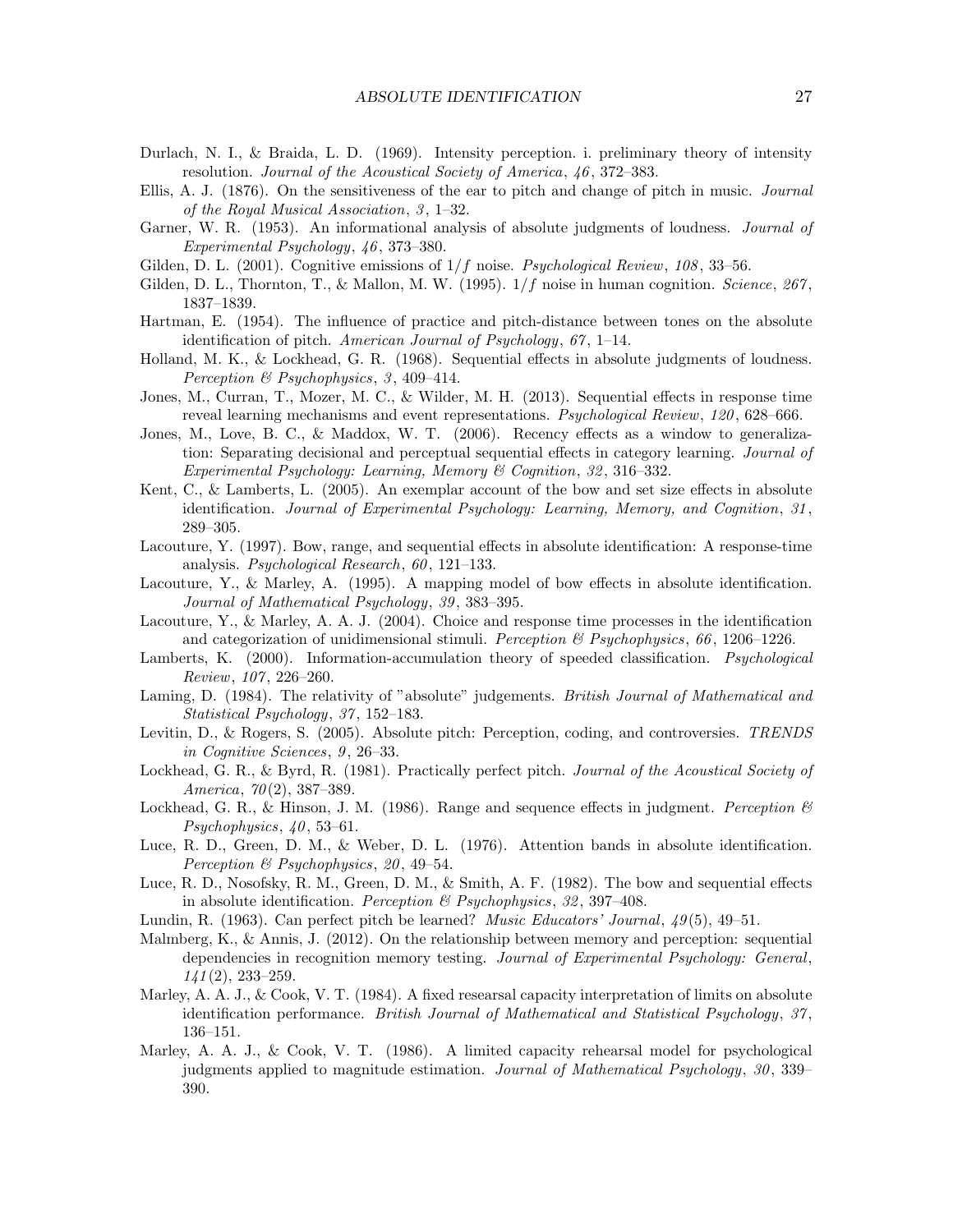- Matthews, W., & Stewart, N. (2009). The effect of inter-stimulus intervla on sequential effects in absolute identification. Quarterly Journal of Experimental Psychology, 62, 2014–2029.
- Miller, G. (1956). The magical number seven, plus or minus two: Some limits on our capacity for information processing. *Psychological Review*, 63, 81–97.
- Miyazaki, K. (1995). Perception of relative pitch with different references: Some absolute-pitch listeners can't tell musical interval names. Perception  $\mathcal B$  Psychophysics, 57(7), 962–970.
- Miyazaki, K. (2004). How well do we understand absolute pitch? Acoustical Science and Technology, 25 (6), 426–432.
- Nosofsky, R. M. (1986). Attention, similarity, and the identification-categorization relationship. Journal of Experimental Psychology: General, 115, 39-57.
- Nosofsky, R. M. (1997). An exemplar-based random-walk model of speeded categorization and absolute judgment. In A. A. J. Marley (Ed.), Choice, decision and measurement (pp. 347– 365). Hillsdale, NJ: Erlbaum.
- Nosofsky, R. M., & Palmeri, T. J. (1997). An exemplar–based random walk model of speeded classification. Psychological Review, 104 , 266–300.
- Petrov, A., & Anderson, J. R. (2005). The dynamics of scaling: A memory-based anchor model of category rating and absolute identification. Psychological Review, 112 (383–416).
- Pfordresher, P., & Brown, S. (2009). Enhanced production and perception of musical pitch in tone language speakers. Attention, Perception, & Psychophysics, 71 , 1385-1398.
- Pollack, I. (1952). The information of elementary auditory displays. Journal of the Acoustical Society of America, 24 , 745–749.
- Pollack, I. (1953). The information of elementary auditory displays: Ii. Journal of the Acoustical Society of America, 25 , 765–769.
- Profita, J., & Bidder, T. (1988). Perfect pitch. American Journal of Medical Genetics, 29, 763-771.

Revesz, G. (1953). Introduction to the psychology of music. London: Longmans Green.

- Rouder, J. N. (2001). Absolute identification with simple and complex stimuli. *Psychological Science*, 12 , 318–322.
- Rouder, J. N., Morey, R. D., Cowan, N., & Plaltz, M. (2004). Learning in a unidimensional absolute identification task. Psychonomic Bulletin  $\mathcal B$  Review, 11, 938–944.
- Schellenberg, E., & Trehub, S.  $(2007)$ . s there an asian advantage for pitch memory? Music Perception, 25 , 241–252.
- Shiffrin, R. M., & Nosofsky, R. M. (1994). Seven plus or minus two: A commentary on capacity limitations. Psychological Review, 101 , 357–361.
- Stewart, N., Brown, G. D. A., & Chater, N. (2005). Absolute identification by relative judgment. Psychological Review, 112, 881-911.
- Stewart, N., & Matthews, W. (2009). Relative judgment and knowledge of the category structure. Psychonomic Bulletin & Review, 16, 594-599.
- Takeuchi, A., & Hulse, S. (1993). Absoute pitch. *Psychological Bulletin*,  $113(2)$ ,  $345-361$ .
- Terhardt, E., & Seewann, M. (1983). Aural key identification and its relationship to absolute pitch. Music Perception, 1, 63-83.
- Treisman, M. (1985). The magical number seven and some other features of category scaling: Properties for a model of absolute judgment. Journal of Mathematical Psychology, 29, 175– 230.
- Treisman, M., & Williams, T. C. (1984). A theory of criterion setting with an application to sequential dependencies. Psychological Review, 91, 68-111.
- Usher, M., & McClelland, J. L. (2001). On the time course of perceptual choice: The leaky competing accumulator model. Psychological Review, 108 , 550–592.
- Van Orden, G. C., Holden, J. G., & Turvey, M. T. (2003). Self–organization of cognitive performance. Journal of Experimental Psychology: General, 132 , 331–350.
- Wagenmakers, E.-J., Farrell, S., & Ratcliff, R. (2004). Estimation and interpretation of  $1/f^{\alpha}$  noise in human cognition. Psychonomic Bulletin  $\mathcal B$  Review, 11.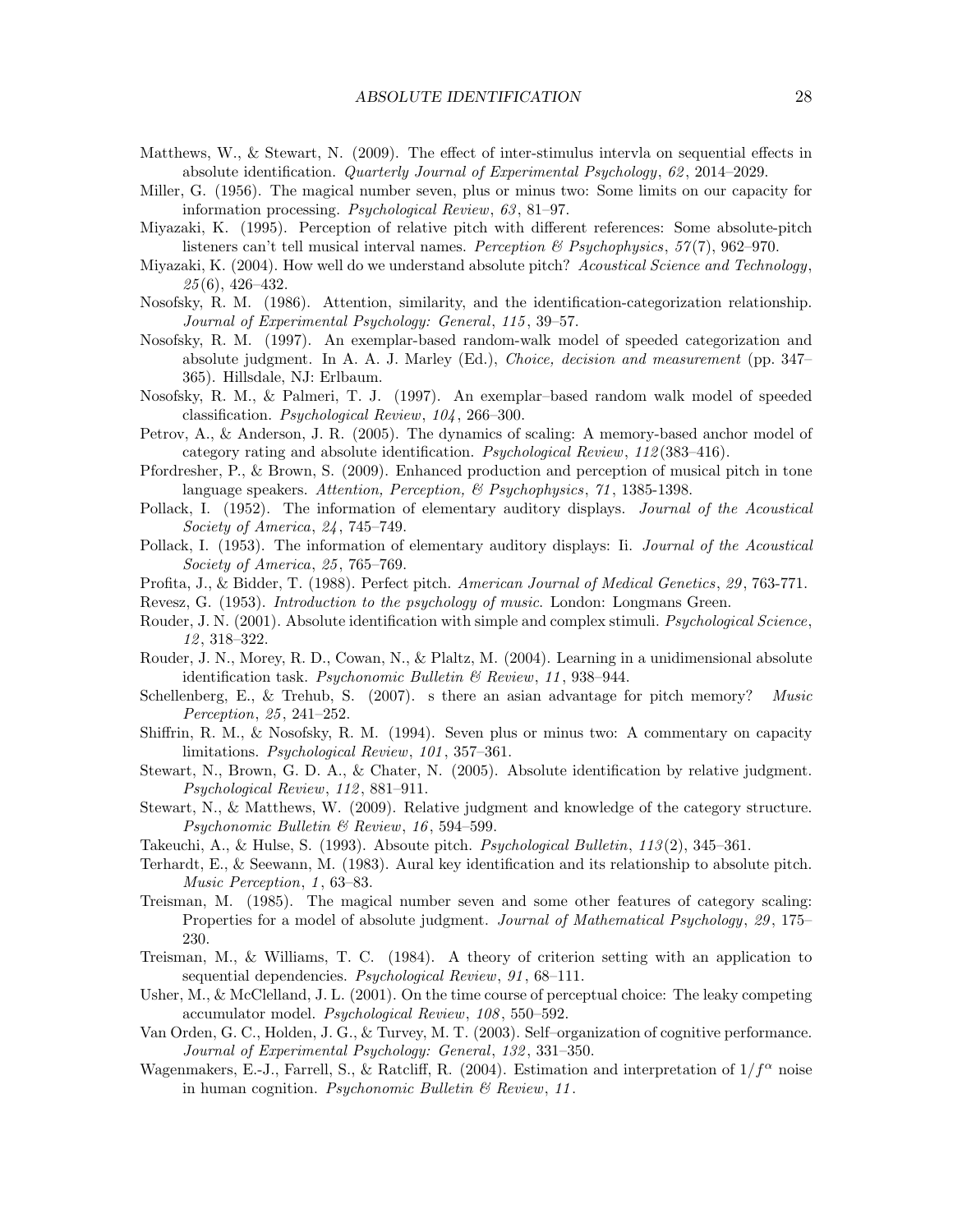- Wagenmakers, E.-J., Farrell, S., & Ratcliff, R. (2005). Human cognition and a pile of sand: A discussion on serial correlations and self-organized criticality. Journal of Experimental Psychology: General, 134 .
- Ward, L. M., & Lockhead, G. R. (1970). Sequential effect and memory in category judgment. Journal of Experimental Psychology, 84 , 27–34.
- Ward, L. M., & Lockhead, G. R. (1971). Response system processes in absolute judgment. Perception  $\mathcal B$  Psychophysics, 9, 73–78.
- Weber, D. L., Green, D. M., & Luce, R. D. (1977). Effect of practice and distribution of auditory signals on absolute identification. Perception  $\mathcal B$  Psychophysics, 22, 223–231.
- Zatorre, R. (2003). Absolute pitch: A model for understanding the influence of genes and development on neural and cognitive function. Nature Neuroscience,  $6(7)$ , 692–695.
- Zatorre, R., & Beckett, C. (1989). Multiple coding strategies in the retention of musical tones by possessors of absolute pitch. Memory & Cognition,  $17(5)$ , 582-589.
- Zotov, V., Jones, M., & Mewhort, D. J. K. (2011). Contrast and assimilation in categorization and exemplar production. Attention, Perception, & Psychophysics, 73 , 621–639.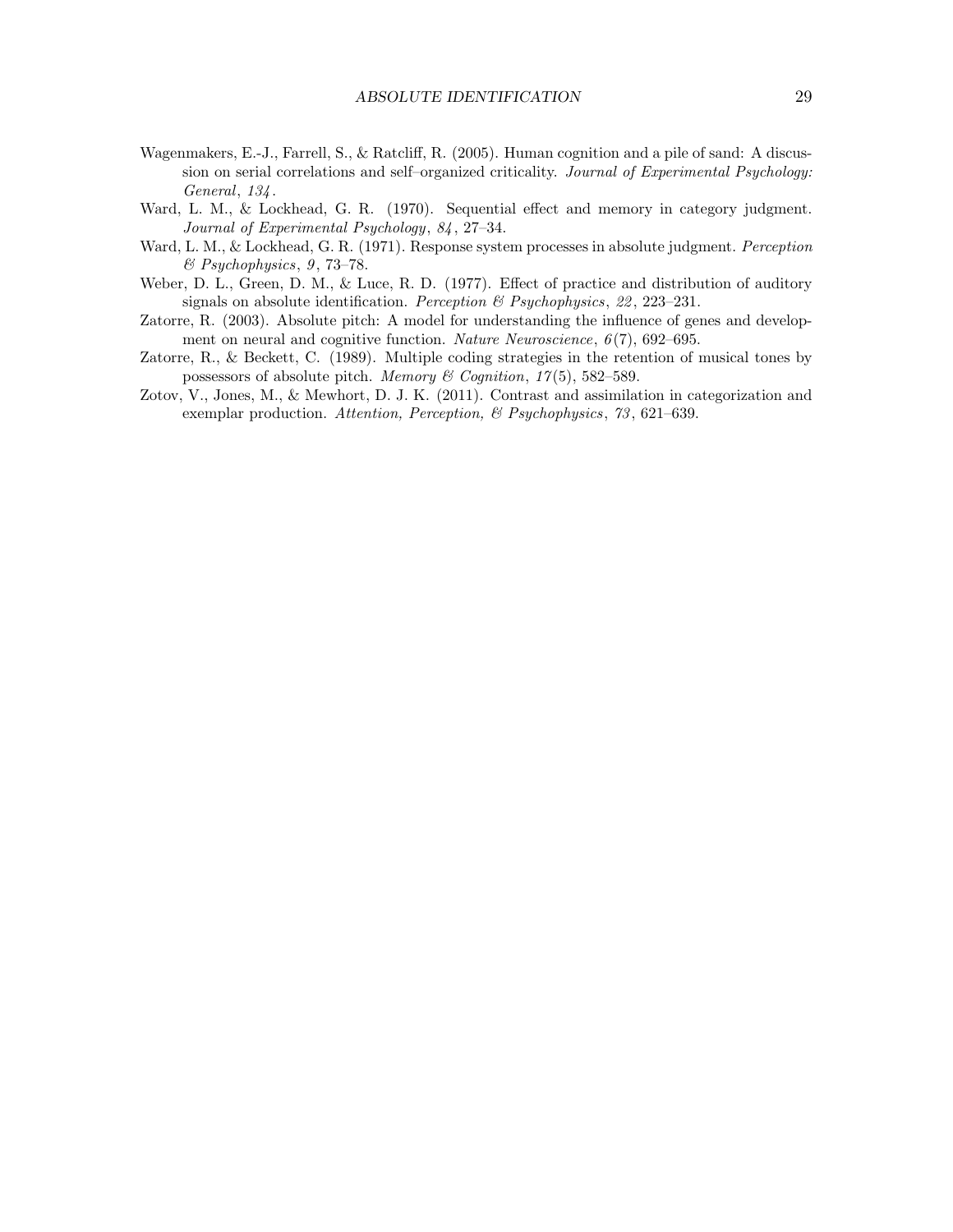## ABSOLUTE IDENTIFICATION 30

# **Textboxes**

## Textbox 1: Glossary

Absolute Models. These theories assume that identification decisions rely entirely on long-lasting, internal representations. Simple forms of exemplar models, Thurstonian models, and restricted capacity models fall into this category of model.

ACT-R. A production-system based cognitive architecture explanation of human cognitive and perceptual systems that has been mapped to brain areas.

Assimilation. Responses are more likely to be closer to the response (and stimulus) made on the previous trial.

Bow Effect. Improved performance for stimuli towards the edge of the stimulus range, so-called because performance plotted as a function of stimulus position has a bow-shaped curve.

Capacity. Processing resources used to identify stimuli. Performance in absolute identification tasks suggest that humans are severely limited in their capacity when identifying unidimensional stimuli.

Contrast. Responses are more likely to be further away from the stimulus (and response) from 2-5 trials previous.

d'. A signal-detection theory based measure of how well two stimuli can be discriminated.

Stimulus Dimensionality. The number of physical continua on which a set stimuli vary. Absolute identification research focuses on the classification of stimuli varying on just one physical dimension that is assumed to be mapped onto a single psychological dimension.

Exemplar Model. Theory assuming that stimuli are represented and stored as individual memory traces (i.e., exemplars). The similarity between the stimulus presented on a given trial and those stored in memory is critical for decision-making.

Evidence Accumulators. Hypothetical processing units used to account for choice and response time in decision-making tasks. Each potential response is given its own accumulator wherein evidence is collected and races. The first accumulator to reach a threshold level of evidence gives the chosen response, and the time taken to reach threshold gives decision time.

Modality. The perceptual system to which a stimulus is presented. For example, tones varying in frequency are from the auditory modality.

Relative Models. These theories assume that the identification of unidimensional stimuli is based on the judgement of the difference between the current stimulus and temporary representations of recently presented stimuli (and/or the corresponding responses).

Sequential Effects. The influence of previous stimuli and responses on behavior on the current trial.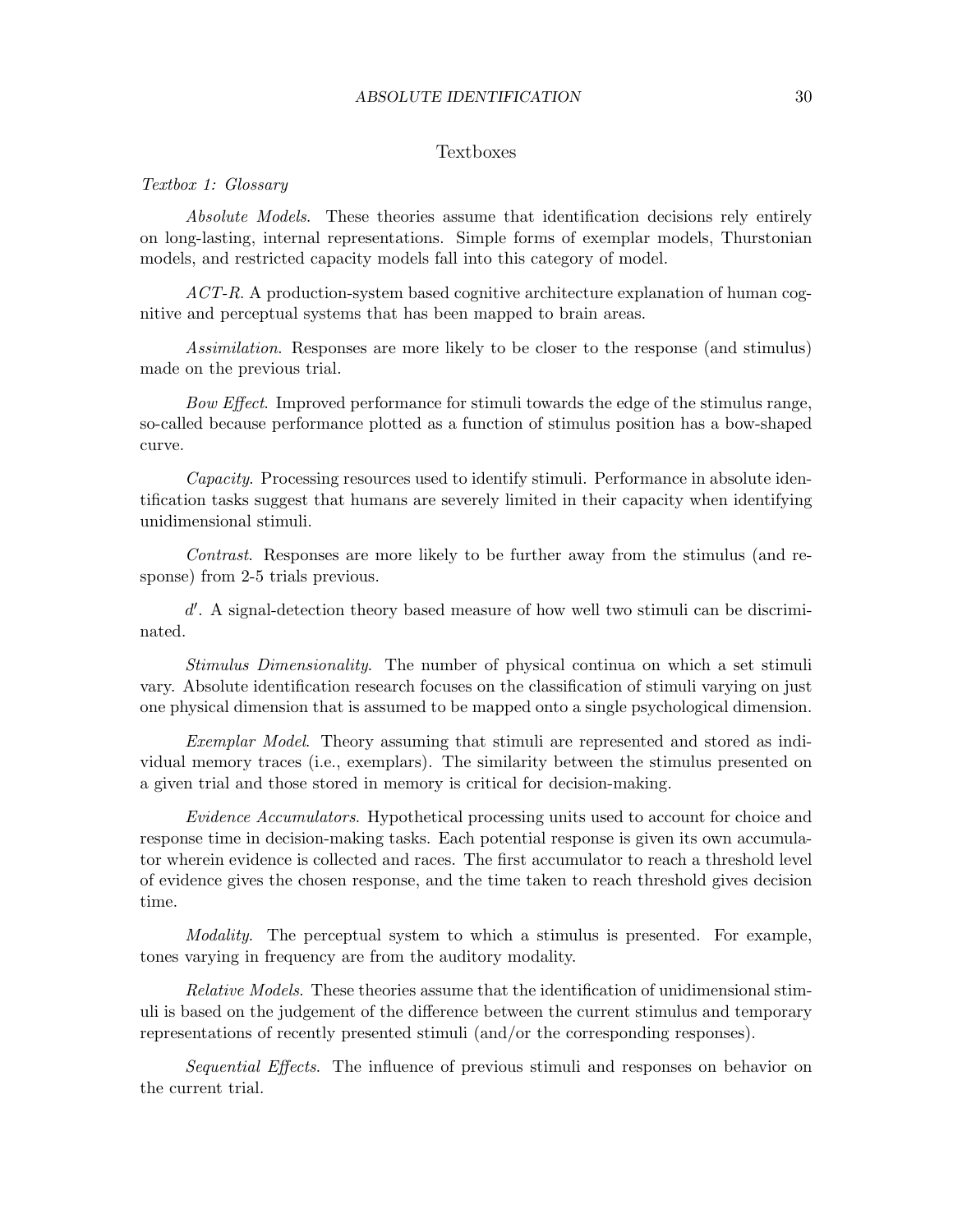#### Textbox 2: Surprising limitations

Perhaps the most surprising aspect of absolute identification is how difficult it is. The task itself sounds almost trivially simple – remember the labels that correspond to, say, ten stimuli. Despite weeks of training, perfect performance remains out of reach; remarkable, when the same person might be able to understand quantum mechanics, identify thousands of species of birds, and almost certainly have a lexicon of many tens of thousands of words.

The key difference between absolute identification and the many tasks which paradoxically are much easier, is that the stimuli being identified vary on only a single dimension. Ten lines that vary only in their length are very difficult to discriminate – even when the spacing between the lines is large enough such that any pair of them can be told apart trivially easily. Of course, if these lines join together to produce shapes that differ on multiple dimensions, accurate identification becomes much easier. As such, the ability to store and retrieve information in long-term memory, as well as our ability to categorize our environment into such a rich structure must depend heavily on the multidimensional nature of our world. Absolute identification is an important paradigm because it represents one of the simplest and clearest cases in which the capacity limits on human information processing can be studied.